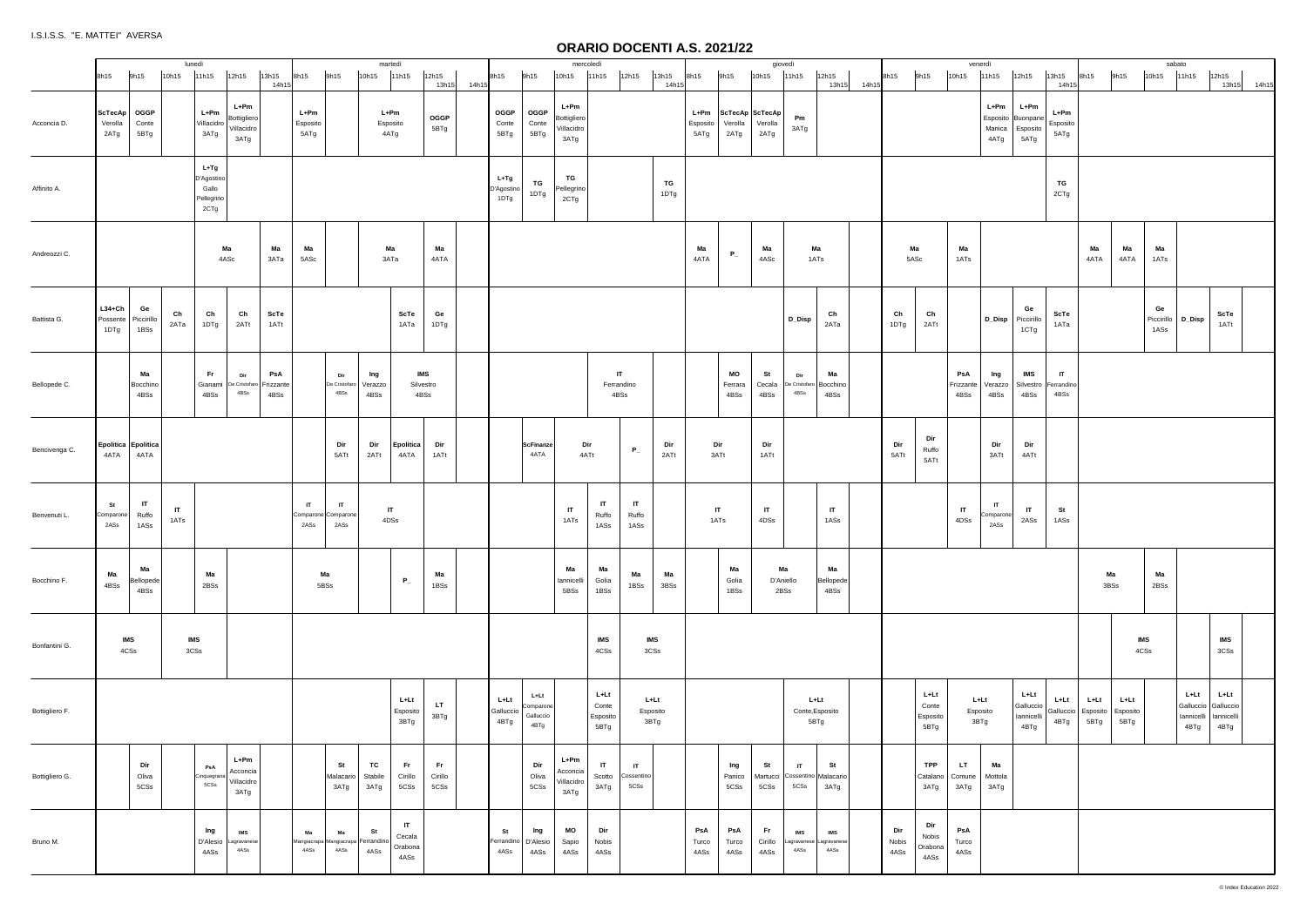|                |                                   |                        |                           | lunedì                        |                                         |                      |                      |                                        |                                        | martedì                           |                      |             |                          |                          | mercoledì               |                      |                    |                          |                                                  | giovedì                       |                                   |                                        |                    |                                   | venerdì                               |                     |                                      |                |                          | sabato                          |                               |                         |
|----------------|-----------------------------------|------------------------|---------------------------|-------------------------------|-----------------------------------------|----------------------|----------------------|----------------------------------------|----------------------------------------|-----------------------------------|----------------------|-------------|--------------------------|--------------------------|-------------------------|----------------------|--------------------|--------------------------|--------------------------------------------------|-------------------------------|-----------------------------------|----------------------------------------|--------------------|-----------------------------------|---------------------------------------|---------------------|--------------------------------------|----------------|--------------------------|---------------------------------|-------------------------------|-------------------------|
|                | 8h15                              | 9h15                   | 10h15                     | 11h15                         | 12h15<br>13h15                          | 14h15                | 8h15                 | 9h15                                   | 10h15                                  | 11h15                             | 12h15                | 13h15 14h15 | 9h15<br>8h15             | 10h15                    | 11h15                   | 12h15                | 13h15<br>14h1      | 8h15                     | 9h15                                             | 10h15 11h15                   |                                   | 12h15<br>13h15<br>14h15                | 8h15               | 9h15                              | 10h15                                 | 11h15               | 12h15                                | 13h15<br>14h15 | 9h15<br>8h15             | 10h15                           | 11h15                         | 12h15<br>13h15<br>14h15 |
| Brusciano L.   |                                   |                        |                           | Dir<br>4DSs                   | Dir<br>$4\mathtt{CSs}$                  |                      |                      | D_Staff                                |                                        |                                   |                      |             |                          | Dir<br>4CSs              | Dir<br>4DSs             |                      |                    |                          |                                                  |                               |                                   |                                        |                    | D_Staff                           |                                       | D_Staff             |                                      |                | D_Staff                  | Dir<br>4DSs                     | Dir<br>4CSs                   |                         |
| Buonpane M.    |                                   |                        |                           |                               |                                         |                      |                      |                                        | $\mathsf{I}$<br>Scotto<br>5ATg         | L+Lt<br>Comune, Galluccio<br>5ATg |                      |             |                          |                          |                         |                      |                    |                          |                                                  | St<br>Malacario<br>5ATg       | L+Lt<br>Comune, Galluccio<br>5ATg |                                        |                    | Ing<br>Panico<br>5ATg             |                                       |                     | L+Pm<br>Acconcia<br>Esposito<br>5ATg |                |                          |                                 |                               |                         |
| Buonpane O.    | Dir<br>Marino<br>1BTg             |                        | Ma<br>Mangiacrapa<br>2ASs | TG<br>Golia<br>1BTg           | Ma<br>Fabozzi<br>1BTg                   |                      |                      | $L34 + Ch$<br>De Feo<br>Pagano<br>1BTg | $L+TIC$<br>Pellino<br>Pezzella<br>2ASs | SU<br>lovine<br>2ASs              |                      |             | Fi .<br>Salzillo<br>1BTg | IT.<br>D'Angelo<br>1BTg  |                         |                      |                    | Fr.<br>Cirillo<br>2ASs   | Ing<br>Mazzarella Mangiacrapa Mangiacrap<br>1BTg | Ma<br>2ASs                    | Ma<br>2ASs                        | $L+TIC$<br>Pellino<br>Pezzella<br>2ASs |                    | $L+SU$<br>lovine<br>Sapio<br>2ASs | Ma<br>Fabozzi<br>1BTg                 |                     |                                      |                |                          |                                 |                               |                         |
| Campopiano V.  | St<br>2BSs                        | $\mathsf{I}$<br>2BSs   | $\mathsf{I}$<br>4BSc      |                               |                                         |                      | $\mathsf{I}$<br>4BSc | $\mathbf{I}$<br>D'Aniello<br>2BSs      | $\mathsf{I}$<br>Golia<br>1BSs          |                                   |                      |             |                          | St<br>St<br>4DSs<br>4ATA | IT<br>D'Aniello<br>2BSs | $\mathsf{I}$<br>2BSs |                    |                          |                                                  |                               |                                   |                                        |                    | St<br>4ATA                        |                                       | St<br>Golia<br>1BSs | $\mathsf{I}$<br>1BSs                 | St<br>4DSs     | IT<br>4BSc               |                                 | $\mathsf{I}$<br>Golia<br>1BSs | $\mathsf{I}$<br>1BSs    |
| Cantile T.     |                                   | Ing<br>Cavallo<br>5BTt |                           | $\mathsf{I}$<br>Gallo<br>5BTt |                                         |                      |                      | St<br>Cimminiello<br>5BTt              | Sp<br>Vitagliano<br>5BTt               | $\mathsf{I}$<br>Gallo<br>5BTt     | Ea<br>Menale<br>5BTt |             |                          |                          |                         |                      |                    |                          | Ea<br>Menale<br>5BTt                             |                               | Ge<br>D'Amore<br>5BTt             | Re<br>Di Martino<br>5BTt               |                    | Ge<br>D'Amore<br>5BTt             | Dir<br>Della Corte Vitagliano<br>5BTt | Sp<br>5BTt          | Ma<br>Fabozzi<br>5BTt                |                |                          | Fr<br>Pagliuca<br>5BTt          | Sp<br>Vitagliano<br>5BTt      |                         |
| Capone P.      |                                   |                        | Ea<br>4ASc                |                               | Ea<br>4BSc                              |                      |                      |                                        | Ea<br>4BSc                             | $P_{-}$                           | Ea<br>4ASc           |             | Ea<br>4ASc               |                          | Ea<br>4BSc              |                      |                    |                          |                                                  |                               |                                   |                                        |                    | Ea<br>4BSc                        | $P_{-}$                               |                     | Ea<br>4ASc                           |                |                          | Ea<br>4BSc                      | Ea<br>4ASc                    | Ea<br>4ASc              |
| Carpiniello P. | Ge<br>Cuomo<br>Piccirillo<br>1CSs | $P_{-}$                | $P_{-}$                   |                               |                                         |                      |                      |                                        |                                        |                                   |                      |             |                          |                          |                         |                      |                    | Ge<br>Piccirillo<br>1ATg | $P_{-}$                                          | $P_{-}$                       | $P_{-}$                           | Ge<br>Piccirillo<br>2BSs               |                    |                                   |                                       |                     |                                      |                | Ge<br>Piccirillo<br>2CSs |                                 |                               |                         |
| Catalano M.    | <b>TPP</b><br>3ATg                |                        |                           | TPP<br>Manica<br>4ATg         | <b>TPP</b><br>5ATg                      |                      | <b>TPP</b><br>3ATg   | <b>TPP</b><br>Coppola<br>3CTg          |                                        |                                   |                      |             |                          |                          | <b>TPP</b><br>4ATg      | <b>TPP</b><br>4ATg   | <b>TPP</b><br>5BTg |                          |                                                  |                               |                                   |                                        | <b>TPP</b><br>3ATg | <b>TPP</b><br>Bottigliero<br>3ATg |                                       | <b>TPP</b>          | 3CTg                                 |                | <b>TPP</b><br>5ATg       | TPP<br>Coppola<br>3CTg          | <b>TPP</b><br>5BTg            |                         |
| Caterino G.    |                                   |                        |                           |                               |                                         |                      |                      |                                        |                                        |                                   |                      |             |                          | $P_{-}$                  |                         |                      |                    | $P_{-}$                  | $P_{-}$                                          | $P_{-}$                       | $P_{-}$                           |                                        |                    |                                   |                                       |                     |                                      |                | $P_{-}$                  |                                 |                               |                         |
| Cavallo I.     | Ing<br>5BTt                       | Ing<br>Cantile<br>5BTt | Ing<br>1ATa               | Ing<br>4BTt                   |                                         |                      |                      |                                        |                                        |                                   |                      |             | Ing<br>1ATa              |                          | Ing<br>2ATa             |                      |                    | Ing<br>Orabona<br>3BTt   | Ing<br>2ATa                                      |                               | Ing<br>3ATa                       |                                        |                    |                                   |                                       |                     | Ing<br>3ATa                          | Ing<br>5BTt    | Ing<br>4BTt              |                                 | Ing<br>3BTt                   |                         |
| Cecala S.      |                                   |                        |                           |                               |                                         |                      | $\mathsf{I}$<br>3ASs | $\mathbf{I}$<br>5ASs                   |                                        | IT<br>Bruno<br>Orabona<br>4ASs    | St<br>3BSs           |             | $\mathsf{I}$<br>5ASs     | IT.<br>3ASs              |                         |                      |                    | $\mathsf{I}$<br>5ASs     | $\mathsf{I}$<br>5ASs                             | St<br>Bellopede<br>4BSs       | St<br>3BSs                        | $\mathsf{I}$<br>3ASs                   |                    |                                   |                                       | Orabona<br>4ASs     | $\mathsf{I}$                         | St<br>5BSs     | St<br>4BSs               | $\mathsf{I}$<br>Orabona<br>4ASs | St<br>5BSs                    |                         |
| Cimminiello D. |                                   |                        |                           | St<br>Orabona<br>3BTt         | $\mathsf{I}\mathsf{T}$<br>Ruffo<br>5ATt | $\mathsf{I}$<br>4ATt | St<br>4BTt           | St<br>Cantile<br>5BTt                  |                                        | $\mathsf{I}$<br>Ruffo<br>5ATt     | $\mathsf{I}$<br>5ATt |             | $\mathsf{I}$<br>4ATt     |                          |                         | $\mathsf{I}$<br>3ATt |                    | $\mathsf{I}$<br>4ATt     | St<br>Orabona<br>3BTt                            | $\mathsf{I}$<br>Ruffo<br>5ATt |                                   |                                        | St<br>5BTt         | $\mathsf{I}$<br>3ATt              | $\mathbf{H}$<br>3ATt                  | St<br>4BTt          |                                      |                |                          |                                 |                               |                         |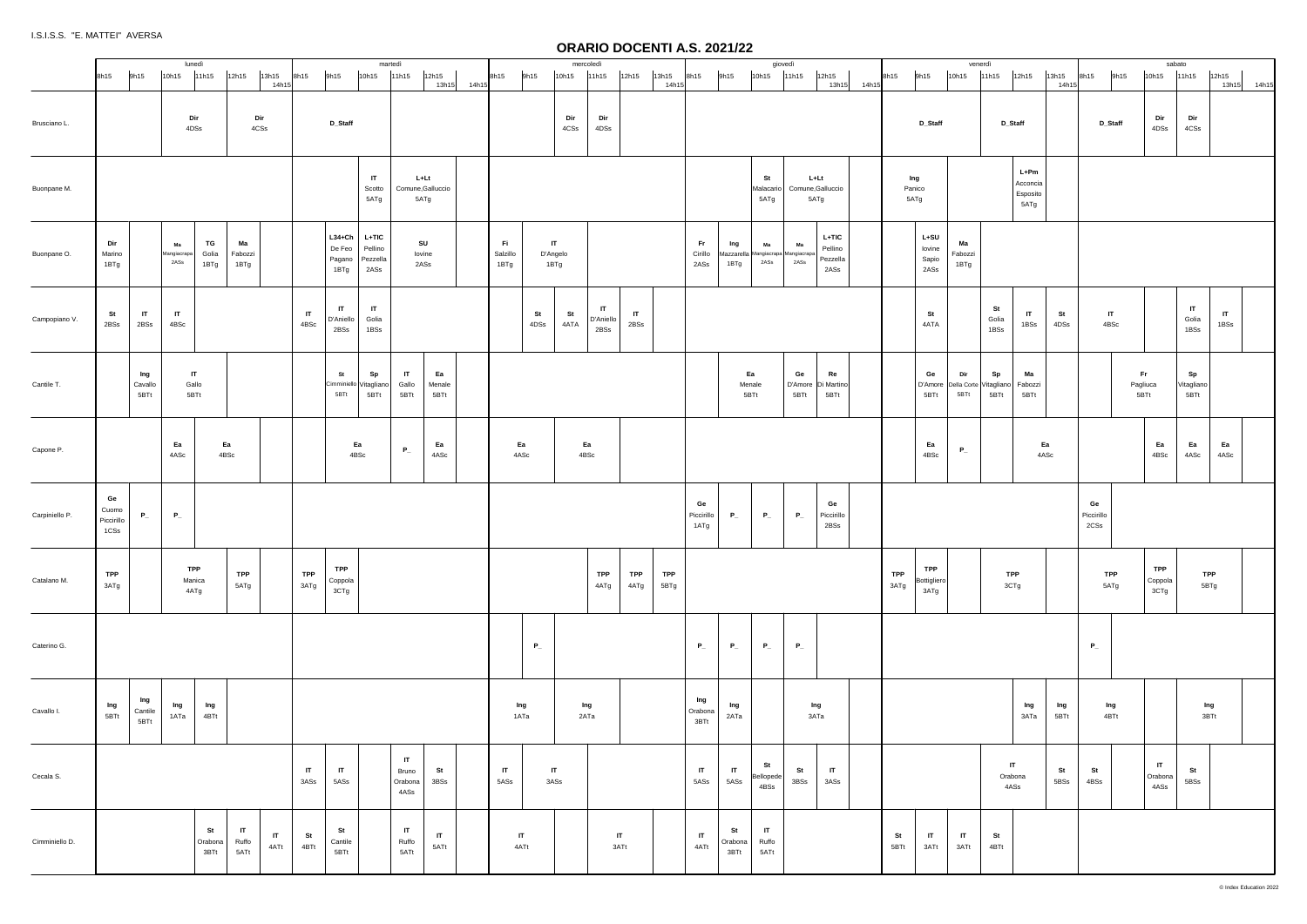|                |                                    |                                   | lunedì                                       |                                                   |                      |                         |                                      |                                   | martedì                                                |                                        |                       |                                    |                                          | mercoledì                                          |                                         |                                     |                           |                                         |                                       | giovedì                                |                                       |                                         |                                 |                                         | venerdì                              |                                   |            |                   |                                                     |            | sabato                   |                               |                |
|----------------|------------------------------------|-----------------------------------|----------------------------------------------|---------------------------------------------------|----------------------|-------------------------|--------------------------------------|-----------------------------------|--------------------------------------------------------|----------------------------------------|-----------------------|------------------------------------|------------------------------------------|----------------------------------------------------|-----------------------------------------|-------------------------------------|---------------------------|-----------------------------------------|---------------------------------------|----------------------------------------|---------------------------------------|-----------------------------------------|---------------------------------|-----------------------------------------|--------------------------------------|-----------------------------------|------------|-------------------|-----------------------------------------------------|------------|--------------------------|-------------------------------|----------------|
|                | 8h15                               | 9h15                              | 10h15                                        | 11h15                                             | 12h15                | 13h15                   | 8h15                                 | 9h15                              | 10h15                                                  | 11h15                                  | 12h15                 | 8h15                               | 9h15                                     | 10h15                                              | 11h15                                   | 12h15                               | 13h15                     | 8h15                                    | 9h15                                  | 10h15                                  | 11h15                                 | 12h15                                   | 8h15                            | 9h15                                    | 10h15                                | 11h15                             | 12h15      | 13h15             | 8h15                                                | 9h15       | 10h15                    | 11h15                         | 12h15          |
| Cinquegrana M. |                                    |                                   | TC<br>Coppola<br>3BTg                        | PsA<br>Bottiglierd<br>5CSs                        | PsA<br>4DSs          | 14h15                   |                                      |                                   | PsA<br>5CSs                                            | TC<br>4ASc                             | 13h15 14h15           | TC<br>4BSc                         | TC<br>3BTg                               | PsA<br>5CSs                                        | TC<br>Manica<br>5ASc                    |                                     | 14h15                     |                                         |                                       |                                        |                                       | 13h15 14h15                             | PsA<br>Gallo<br>5CSs            | PsA<br>Gallo<br>5CSs                    |                                      | PsA<br>4DSs                       | TC<br>4BSc | 14h1              | TC<br>5ASc                                          | TC<br>4ASc |                          | PsA<br>4DSs                   | 13h15<br>14h15 |
| Cioffi G.      |                                    |                                   |                                              |                                                   |                      |                         | L+Pm<br>Coppola<br>Galluccio<br>3BTg | L+Pm<br>Galluccio D_Disp<br>3BTg  |                                                        |                                        |                       | D_Disp                             |                                          |                                                    |                                         |                                     |                           | D_Disp                                  |                                       | $L+Pm$<br>Coppola<br>Galluccio<br>3BTg |                                       |                                         |                                 |                                         |                                      |                                   |            |                   |                                                     | D_Disp     |                          |                               | Pm<br>3BTg     |
| Cirillo G.     | Fr<br>5ASs                         | Fr.<br>Orabona<br>4ASs            | Fr.<br>$3ASs$                                |                                                   |                      |                         |                                      | <b>Fr</b><br>3ASs                 | Fr.<br>Ruffo<br>1ASs                                   | Fr.<br>Bottigliero Bottigliero<br>5CSs | Fr.<br>5CSs           | Fr.<br>5CSs                        | Fr.<br>4BSc                              | Fr.<br>2ASs                                        |                                         | Fr.<br>4ASc                         |                           | Fr.<br>Buonpane<br>2ASs                 |                                       | Fr.<br>Bruno<br>4ASs                   | <b>Fr</b><br>1ASs                     | <b>Fr</b><br>4ASc                       |                                 |                                         |                                      | Fr.<br>4BSc                       | 5ASs       | Fr.               |                                                     |            |                          |                               |                |
| Cirillo P.     | Fr.<br>3ATt                        |                                   | Fr.<br>зата                                  |                                                   |                      |                         | Fr.<br>2ATt                          |                                   | Fr.<br>1ATt                                            |                                        |                       |                                    |                                          |                                                    |                                         |                                     |                           |                                         | Fr.<br>ЗАТа                           |                                        | Fr.<br>Ruffo<br>5ATt                  |                                         |                                 |                                         | Fr.<br>4ATt                          | Fr.<br>1ATt                       |            | <b>Fr</b><br>2ATt | Fr<br>5ATt                                          |            | Fr.<br>4ATt              | Fr.<br>3ATt                   |                |
| Comparone M.   | St<br>Benvenuti D'Alesio<br>2ASs   | Ing<br>2ASs                       | $\mathsf{I}$<br>Malacario Mazzarella<br>4BTg | Ing<br>4BTg                                       |                      |                         | $\mathsf{I}$<br>Benvenuti  <br>2ASs  | $\mathbf{H}$<br>Benvenuti<br>2ASs |                                                        |                                        | TC<br>Stabile<br>4BTg | L+Sci<br>De Feo<br>Liguori<br>2ASs | L+Lt<br>Bottigliero<br>Galluccio<br>4BTg | <b>TPP</b><br>Niutta   D'Alesio   D'Alesio<br>4BTg | Ing<br>2ASs                             | Ing<br>2ASs                         |                           |                                         |                                       |                                        | $\mathsf{I}$<br>Malacario<br>4BTg     | St<br>Scotto<br>4BTg                    |                                 | $\mathsf{I}$<br>Malacario<br>4BTg       | Ge<br>Fusco<br>Piccirillo<br>2ASs    | $\mathsf{I}$<br>Benvenuti<br>2ASs |            |                   |                                                     |            |                          |                               |                |
| Comune G.      |                                    |                                   |                                              |                                                   |                      |                         |                                      |                                   |                                                        | L+Lt<br>Buonpane, Galluccio<br>5ATg    |                       |                                    | L+Lt<br>Esposito, Manica<br>4ATg         | L+Lt<br>Galluccio<br>5ATg                          |                                         | L+Lt<br>Esposito<br>3ATg            | L+Lt<br>Esposito<br>3ATg  |                                         | L+Lt<br>Esposito<br>3ATg              |                                        | L+Lt<br>Buonpane, Galluccio<br>5ATg   |                                         | L+Lt<br>Esposito<br>4ATg        | L+Lt<br>Esposito<br>Manica<br>4ATg      | LT.<br>Bottigliero Galluccio<br>3ATg | L+Lt<br>5ATg                      |            |                   |                                                     |            | L+Lt<br>Esposito<br>3ATg | L+Lt<br>Esposito<br>4ATg      |                |
| Conte S.       | Ing<br>Mazzarella Acconcia<br>5BTg | OGGP<br>5BTg                      | Ma<br>Fabozzi                                | 5BTg                                              |                      |                         |                                      | Ing<br>5BTg                       | $\mathsf{I}$<br>Mazzarella Malacario Malacario<br>5BTg | $\mathbf{H}$<br>5BTg                   |                       | OGGP<br>Acconcia<br>5BTg           | OGGP<br>Acconcia  <br>5BTg               | St<br>Scotto<br>5BTg                               | L+Lt<br>Bottigliero<br>Esposito<br>5BTg |                                     |                           | $L+Pm$<br>Di Puorto<br>Esposito<br>5BTg | L+Pm<br>Di Puorto<br>Esposito<br>5BTg |                                        | L+Lt<br>Bottigliero, Esposito<br>5BTg |                                         |                                 | L+Lt<br>Bottigliero<br>Esposito<br>5BTg | $\mathbf{H}$<br>Malacario<br>5BTg    |                                   |            |                   |                                                     |            |                          |                               |                |
| Coppola A.     |                                    | TPP<br>Niutta<br>3BTg             | <b>TC</b><br>Cinquegrana Di Lauro<br>3BTg    | St<br>3CTg                                        | Pm<br>Niutta<br>3CTg |                         | L+Pm<br>Cioffi<br>Galluccio<br>3BTg  | TPP<br>Catalano<br>3CTg           |                                                        | ComplA26<br>Di Franco<br>3CTg          |                       |                                    |                                          |                                                    |                                         |                                     |                           | St<br>Scotto<br>3BTg                    | IT<br>Malacario<br>3BTg               | L+Pm<br>Cioffi<br>Galluccio<br>3BTg    | IT.<br>Monti<br>3CTg                  | St<br>Di Lauro<br>3CTg                  | Ing<br>Mazzarella<br>3BTg       | Ma<br>Di Franco<br>3CTg                 |                                      |                                   |            |                   | $\mathsf{I}\mathsf{T}$<br>Malacario Fabozzi<br>3BTg | Ma<br>3BTg | TPP<br>Catalano<br>3CTg  | $\mathsf{I}$<br>Monti<br>3CTg |                |
| Corvino A.     |                                    | Re<br>4ATt                        | Re<br>1BSs                                   | Re<br>2ATt                                        | Re<br>3CSs           | Re<br>3ATt              |                                      |                                   | Re<br>4ASc                                             |                                        | Re<br>4CSs            | Re<br>4BSs                         | Re<br>5ATt                               | Re<br>5ASc                                         |                                         |                                     |                           |                                         | Re<br>2CSs                            | Re<br>1CSs                             | Re<br>1ATt                            | Re<br>4BSc                              | Re<br>2BSs                      | Re<br>5BSs                              |                                      | Re<br>5CSs                        | Re<br>3BSs |                   |                                                     |            |                          |                               |                |
| Cossentino M.  |                                    |                                   |                                              |                                                   |                      |                         | IT<br>4CSs                           | IT<br>Gallo<br>5CSs               |                                                        | $\mathsf{I}$<br>3CSs                   |                       |                                    |                                          |                                                    | $\mathsf{I}$<br>$3C\mathrm{Ss}$         | $\mathsf{I}$<br>Bottigliero<br>5CSs | St<br>ЗАТа                | IT<br>4CSs                              |                                       | St<br>Manica<br>5ASc                   | IT.<br>Bottigliero<br>5CSs            | IT<br>5CSs                              | IT<br>3CSs                      |                                         | IT<br>4CSs                           | St<br>4ASc                        |            |                   | St<br>ЗАТа                                          | St<br>5ASc | St<br>4ASc               |                               |                |
| Cuomo S.       | Ge<br>Carpiniello Grimaldi<br>1CSs | Ing<br>Piccirillo Salzano<br>1CSs | Fr.<br>1CSs                                  | Dir<br>Gianami De Cristofaro Grimaldi<br>2CSs     | Ing<br>2CSs          |                         | IT<br>Leanza<br>1CSs                 | IT<br>Leanza<br>1CSs              | Sc Int<br>Liguori<br>1CSs                              | Ma<br>Liguori<br>2CSs                  | Ma<br>Liguori<br>2CSs |                                    | Ма<br>Liguori<br>1CSs                    |                                                    | $L+SU$<br>lovine<br>Nocerino<br>2CSs    | Ma<br>Liguori<br>2CSs               |                           |                                         |                                       |                                        | IT<br>Leanza<br>2CSs                  | Dir<br>De Cristofaro<br>$1\mathrm{CSs}$ | <b>TIC</b><br>Gianoglio<br>2CSs | St<br>Leanza<br>2CSs                    |                                      |                                   |            |                   |                                                     |            |                          |                               |                |
| D'Agostino A.  |                                    |                                   |                                              | $L+Tg$<br>Affinito<br>Gallo<br>Pellegrino<br>2CTg |                      | $L+Tg$<br>Golia<br>1ATg |                                      |                                   |                                                        |                                        |                       | $L+Tg$<br>Affinito<br>1DTg         | L+Tg<br>Di Rosa<br>Verolla<br>2ATg       | $L+Tg$<br>Golia<br>1CTg                            |                                         | $L+Tg$<br>Golia<br>1BTg             | $L+Tg$<br>Di Rosa<br>2BTg |                                         |                                       |                                        |                                       |                                         |                                 |                                         |                                      |                                   |            |                   |                                                     |            |                          |                               |                |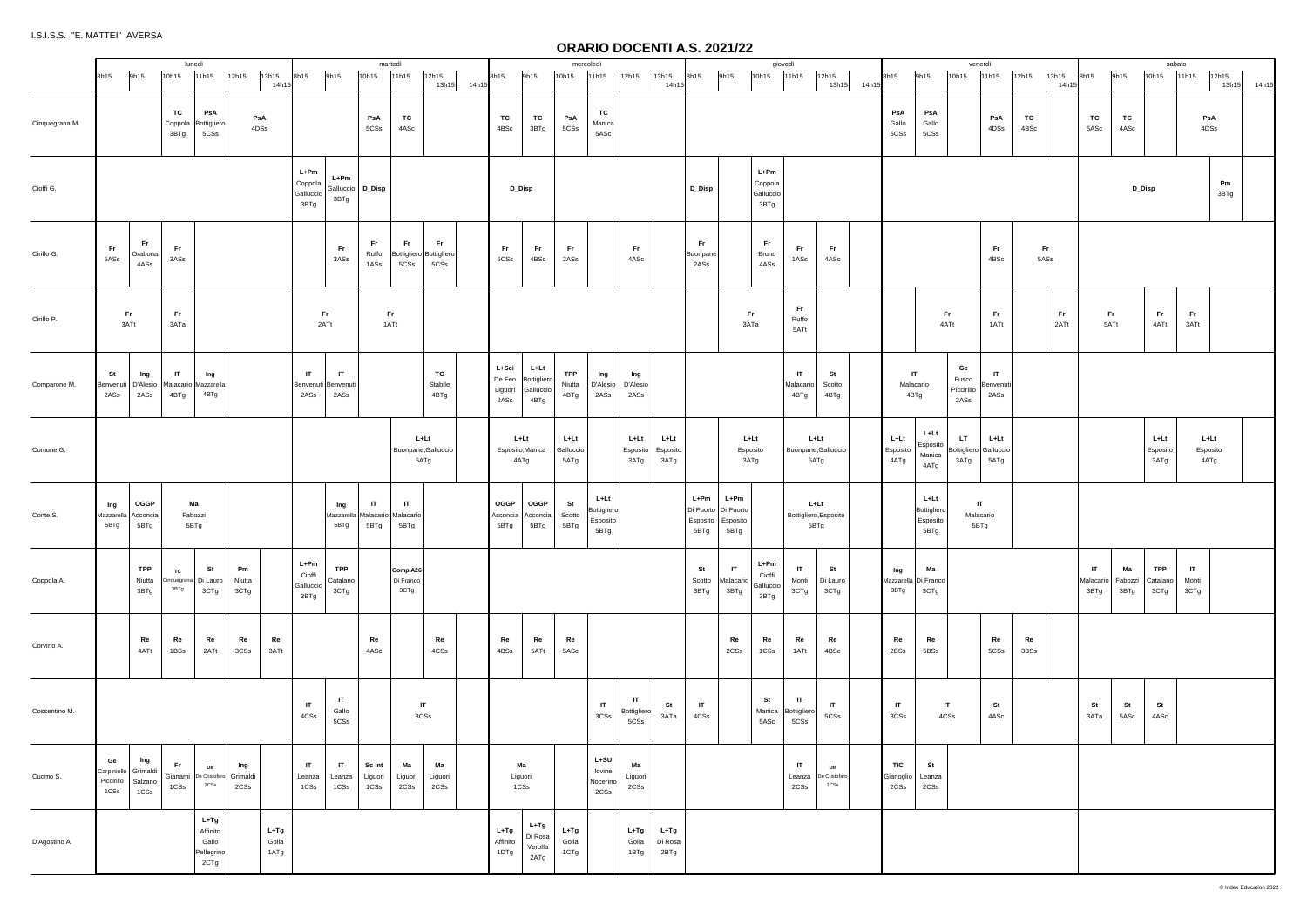|                  |                                         |                          | lunedì                           |                           |                          |                                    |                                                  | martedì                            |                                |                |       |                                       |                        | mercoledì                   |                                                  |                                    |                |                               |                             |                                       | giovedì                  |                                        |       |                           |                        |                           | venerdì                  |                      |               |                             |                                   | sabato                               |                                |                            |       |
|------------------|-----------------------------------------|--------------------------|----------------------------------|---------------------------|--------------------------|------------------------------------|--------------------------------------------------|------------------------------------|--------------------------------|----------------|-------|---------------------------------------|------------------------|-----------------------------|--------------------------------------------------|------------------------------------|----------------|-------------------------------|-----------------------------|---------------------------------------|--------------------------|----------------------------------------|-------|---------------------------|------------------------|---------------------------|--------------------------|----------------------|---------------|-----------------------------|-----------------------------------|--------------------------------------|--------------------------------|----------------------------|-------|
|                  | 9h15<br>8h15                            | 10h15                    | 11h15                            | 12h15                     | 13h15<br>14h15           | 8h15                               | 9h15                                             | 10h15                              | 11h15                          | 12h15<br>13h15 | 14h15 | 8h15                                  | 9h15                   | 10h15                       | 11h15                                            | 12h15                              | 13h15<br>14h1  | 8h15                          | 9h15                        | 10h15 11h15                           |                          | 12h15<br>13h15                         | 14h15 | 8h15                      | 9h15                   | 10h15                     | 11h15                    | 12h15                | 13h15<br>14h1 | 8h15                        | 9h15                              | 10h15                                | 11h15                          | 12h15<br>13h15             | 14h15 |
| D'Alesio A.      | Ing<br>Comparone<br>2ASs                | $P_{-}$                  | Ing<br>Bruno<br>4ASs             | Ing<br>1ASs               | Ing<br>1ASs              |                                    |                                                  |                                    | Ing<br>5ASs                    | Ing<br>4BSc    |       | Ing<br>Ruffo<br>1ASs                  | Ing<br>Bruno<br>4ASs   |                             | Ing<br>2ASs                                      | Ing<br>Comparone Comparone<br>2ASs |                | Ing<br>3ASs                   | $P_{-}$                     | Ing<br>4BSc                           |                          | Ing<br>5ASs                            |       |                           |                        |                           | $P_{-}$                  | Ing<br>3ASs          |               |                             |                                   |                                      |                                |                            |       |
| D'Amore T.       | Ge<br>Ge<br>3BTt<br>5ATt                | Ge<br>3ATt               |                                  |                           |                          | Ge<br>2ATa                         | Ge<br>1ATs                                       | Ge<br>3ATt                         |                                |                |       |                                       |                        |                             |                                                  |                                    |                | Ge<br>2ATa                    | Ge<br>4ATt                  | Ge<br>1ATs                            | Ge<br>Cantile<br>5BTt    |                                        |       | Ge<br>4ATt                | Ge<br>Cantile<br>5BTt  | Ge<br>Orabona<br>3BTt     |                          | Ge<br>4BTt           |               | Ge<br>1ATs                  |                                   | Ge<br>2ATa                           | Ge<br>4BTt                     | Ge<br>5ATt                 |       |
| D'Angelo M.      | $\mathbf{H}$<br>Pellegrino<br>2CTg      | St<br>1ATg               | St<br>2ATg                       |                           |                          | IT<br>Gallo<br>2BTg                | $\mathsf{I}$<br>Gallo<br>2BTg                    | $\mathsf{I}$<br>1BTg               |                                |                |       | <b>St</b><br>1CTg                     | IT<br>Buonpane<br>1BTg |                             | $\mathsf{I}$<br>Gallo<br>2BTg                    |                                    |                | IT<br>Gallo<br>Maione<br>2BTg | IT<br>Gallo<br>2CTg         |                                       | St<br>Verolla<br>2ATg    | St<br>1ATg                             |       |                           |                        |                           | IT<br>Pellegrino<br>2CTg | $\mathbf{I}$<br>1BTg | St<br>1CTg    |                             |                                   |                                      |                                |                            |       |
| D'Aniello P.     |                                         |                          |                                  |                           |                          | L+Sci<br>De Feo<br>Liguori<br>2BSs | $\mathsf{I}$<br>Campopiano<br>2BSs               |                                    |                                |                |       | D_Disp                                | SU<br>lovine<br>2BSs   |                             | $\mathsf{I}$<br>D_Disp Campopiano<br>2BSs        |                                    |                | D_Disp                        | D_Disp                      |                                       | Ma<br>Bocchino<br>2BSs   |                                        |       | D_Disp                    | Fr.<br>Gianami<br>2BSs | Ing<br>Verazzo<br>2BSs    |                          | D_Disp               |               | D_Disp   D_Disp   D_Disp    |                                   |                                      | Ing<br>Verazzo<br>2BSs         |                            |       |
| De Cristofaro G. |                                         |                          | Dir<br>Cuomo<br>2CSs             | Dir<br>Bellopede<br>4BSs  | Dir<br>1CSs              | Dir<br>4BSs                        | Dir<br>Bellopede<br>4BSs                         | Dir<br>2BSs                        | Dir<br>3BSs                    |                |       | Dir<br>3BSs                           |                        |                             | Dir<br>lannicelli                                | 5BSs                               |                |                               | Dir<br>2BSs                 | Dir<br>Golia<br>1BSs                  | Dir<br>Bellopede<br>4BSs | Dir<br>Cuomo<br>1CSs                   |       | Dir<br>Golia<br>1BSs      |                        | Dir<br>5BSs               | Dir<br>2CSs              |                      |               |                             |                                   |                                      |                                |                            |       |
| De Feo C.        |                                         | L+Sci<br>Liguori<br>2CSs | $L50+Ch$<br>Liguori<br>1ASs      | Sc Int<br>Liguori<br>1BSs | L+Sci<br>Liguori<br>2BSs | L+Sci<br>Liguori<br>2BSs           | $L34+Ch$<br>D'Aniello Buonpane<br>Pagano<br>1BTg |                                    |                                |                |       | L+Sci<br>Comparone<br>Liguori<br>2ASs |                        | $L50+Ch$<br>Liguori<br>1CSs | $ $ L34+Ch $ $ L34+Ch<br>Pagano   Pagano<br>1CTg | 1ATg                               |                | L+Sci<br>Liguori<br>2CSs      | $L50+Ch$<br>Liguori<br>1CSs | $L34 + Ch$<br>Gallo<br>Pagano<br>2CTg |                          | $L34 + Ch$<br>Maione<br>Pagano<br>2BTg |       |                           |                        |                           |                          |                      |               | $L50+Ch$<br>Liguori<br>1ASs | L+Sci<br>Liguori<br>2ASs          | $L50+Ch$<br>Golia<br>Liguori<br>1BSs |                                | $L34+Ch$<br>Pagano<br>2ATg |       |
| Del Pozzo P.     | <b>Sc Mot</b><br>$\mathsf{P}_-$<br>3ASs | 4ASs                     | Sc Mot   Sc Mot   Sc Mot<br>2ASs | 5ASs                      |                          |                                    |                                                  |                                    |                                |                |       | <b>Sc Mot</b><br>3ASs                 | Sc Mot<br>1ASs         | <b>Sc Mot</b><br>4BSs       |                                                  | <b>Sc Mot</b><br>3BSs              | Sc Mot<br>5BSs | <b>Sc Mot</b><br>3BSs         | <b>Sc Mot</b><br>2ASs       |                                       |                          |                                        |       | Sc Mot<br>4BSs            | $P_{-}$                | Sc Mot<br>5ASs            | Sc Mot<br>5BSs           |                      |               | Sc Mot Sc Mot<br>4ASs       | 1ASs                              |                                      |                                |                            |       |
| Della Corte F.   | Epolitica<br>3ATa                       |                          | Dir<br>1ATg                      | Dir<br>2ATg               |                          | Dir<br>1ATs                        | Dir<br>Verolla<br>2ATg                           | Dir<br>4BTt                        |                                |                |       | Dir<br>5BTt                           |                        | <b>Epolitica</b><br>зата    | Dir<br>1ATs                                      |                                    |                |                               |                             | Dir<br>4BTt                           |                          | Dir<br>Orabona<br>3BTt                 |       |                           |                        | Dir<br>Cantile<br>5BTt    |                          | Dir<br>3BTt          | Dir<br>1ATg   |                             |                                   |                                      |                                |                            |       |
| Della Volpe A.   | Bio<br>Verolla<br>2ATg                  |                          | ScTe<br>1ATs                     | Bio<br>Maione<br>2BTg     | ScTe<br>1DTg             |                                    |                                                  | Bio<br>Gallo<br>Pellegrino<br>2CTg | ScTe<br>1DTg                   | Bio<br>2ATg    |       |                                       |                        |                             |                                                  |                                    |                |                               | ScTe<br>1ATg                | ScTe<br>1CTg                          |                          |                                        |       | ScTe<br>1CTg              | ScTe<br>1BTg           | Bio<br>Pellegrino<br>2CTg | ScTe<br>1ATs             |                      |               | Bio<br>2ATt                 | Bio<br>2ATt                       | ScTe<br>1ATg                         | Bio<br>Maione<br>2BTg          | ScTe<br>1BTg               |       |
| Di Caprio A.     |                                         |                          |                                  |                           |                          |                                    |                                                  | Ing<br>3CTg                        | Ing<br>1CTg                    |                |       |                                       |                        | Ing<br>3CTg                 |                                                  | Ing<br>Pellegrino<br>2CTg          | Ing<br>2CTg    |                               |                             |                                       |                          |                                        |       | Ing<br>Pellegrino<br>2CTg | Ing<br>$1{\rm CTg}$    |                           |                          |                      |               |                             |                                   |                                      |                                |                            |       |
| Di Franco N.     |                                         | Ma<br>1CTg               | Ma<br>1CTg                       | Ma<br>Gallo<br>2CTg       | Ma<br>4BSc               |                                    | Ma<br>4DSs                                       |                                    | ComplA26<br>Coppola<br>3CTg    | Ma<br>3CTg     |       |                                       |                        |                             | Ma<br>Pellegrino<br>2CTg                         | Ma<br>4DSs                         |                |                               |                             |                                       |                          |                                        |       | Ma<br>3CTg                | Ma<br>Coppola<br>3CTg  | Ma<br>1CTg                | Ma<br>1CTg               |                      |               | Ma<br>Pellegrino<br>2CTg    | Ma<br>Gallo<br>Pellegrino<br>2CTg |                                      | Ma<br>$4\mathsf{B}\mathsf{Sc}$ |                            |       |
| Di Lauro R.      |                                         |                          | St<br>Coppola<br>3CTg            | $\mathsf{I}$<br>1DTg      | <b>St</b><br>2ATa        |                                    | St<br>1ATa                                       | $\mathsf{I}$<br>1DTg               | $\mathsf{I}\mathsf{T}$<br>2ATt |                |       |                                       |                        |                             |                                                  |                                    |                | IT<br>1ATt                    |                             |                                       | $\mathsf{I}$<br>1DTg     | St<br>Coppola<br>3CTg                  |       | St<br>2ATa                | $\mathsf{I}$<br>1ATt   | $\mathsf{I}$<br>2ATt      |                          |                      |               | $\mathsf{I}$<br>1ATt        |                                   | $\mathsf{I}$<br>2ATt                 | St<br>1ATa                     |                            |       |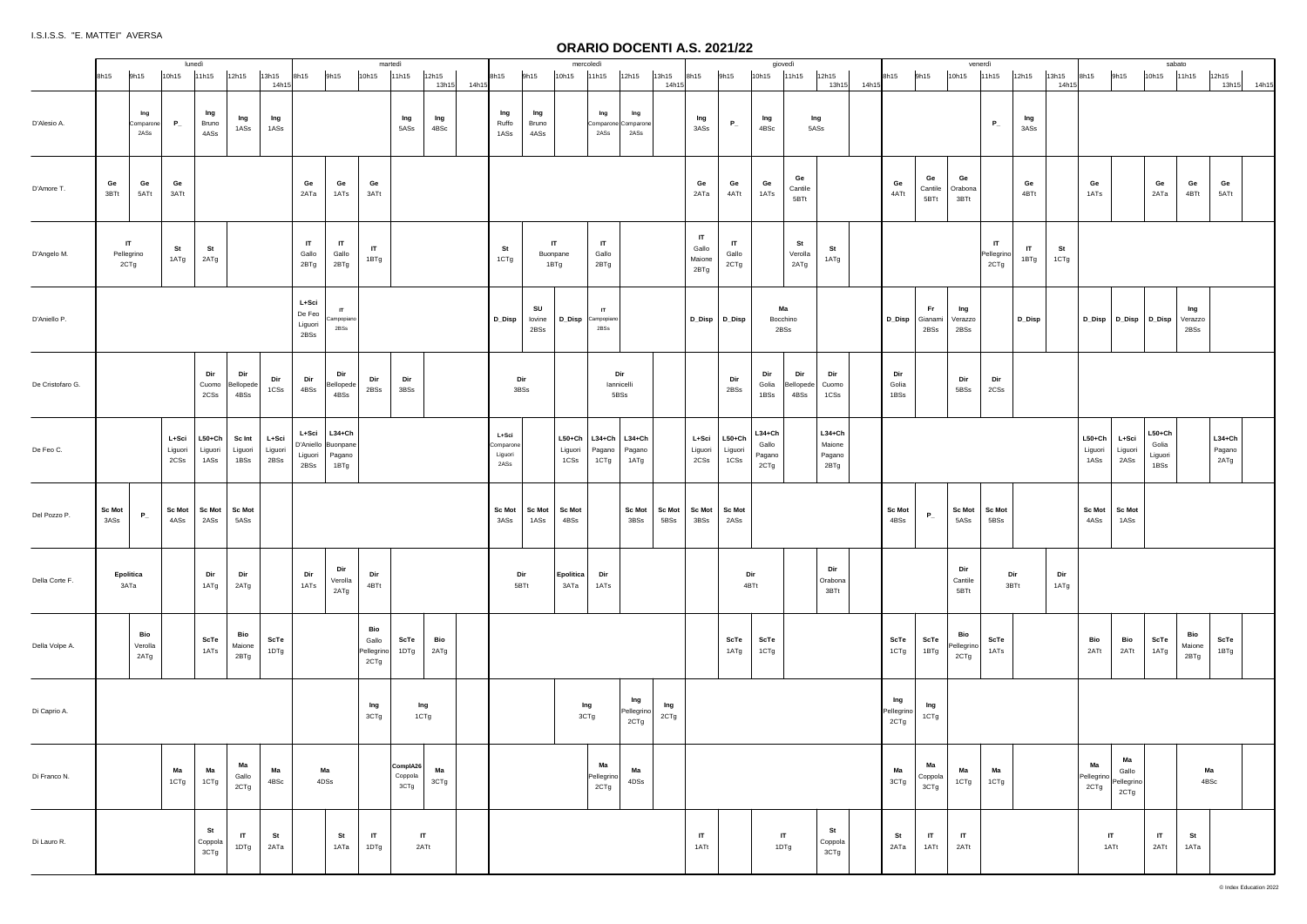|               |                                            |                      | lunedì                                                      |                          |                      | martedì                                   |                               |                           |             |                     |                                       |                          | mercoledì                                      |                               |                              |                                   |                                                | giovedì       |            |                                      |       |                          |                                      | venerdì                     |              |                                                              |                                   |                                                         |                                              | sabato                   |                          |                          |
|---------------|--------------------------------------------|----------------------|-------------------------------------------------------------|--------------------------|----------------------|-------------------------------------------|-------------------------------|---------------------------|-------------|---------------------|---------------------------------------|--------------------------|------------------------------------------------|-------------------------------|------------------------------|-----------------------------------|------------------------------------------------|---------------|------------|--------------------------------------|-------|--------------------------|--------------------------------------|-----------------------------|--------------|--------------------------------------------------------------|-----------------------------------|---------------------------------------------------------|----------------------------------------------|--------------------------|--------------------------|--------------------------|
|               | 9h15<br>8h15                               | 10h15                | 12h15<br>13h15<br>11h15<br>14h15                            | 8h15                     | 9h15                 | 10h15                                     | 11h15                         | 12h15                     | 13h15 14h15 | 8h15                | 9h15                                  | 10h15                    | 11h15                                          | 12h15                         | 13h15<br>14h15               | 8h15                              | 9h15                                           | 10h15         | 11h15      | 12h15<br>13h15                       | 14h15 | 8h15                     | 9h15                                 | 10h15                       | 11h15        | 12h15                                                        | 13h15<br>14h1                     | 8h15                                                    | 9h15                                         | 10h15                    | 11h15                    | 12h15<br>13h15 14h15     |
| Di Martino L. | Re<br>Re<br>4ATg<br>1DTg                   | Re<br>3CTg           |                                                             | Re<br>1BTg               | Re<br>3BTt           |                                           | Re<br>4BTg                    | Re<br>3ATg                |             | Re<br>4BTt          | Re<br>1CTg                            | Re<br>3BTg               |                                                |                               |                              |                                   | Re<br>2BTg                                     | Re<br>5BTg    | Re<br>2CTg | Re<br>Cantile<br>5BTt                |       |                          | Re<br>1ATs                           | Re<br>5ATg                  |              | Re<br>1ATg                                                   | Re<br>2ATg                        |                                                         |                                              |                          |                          |                          |
| Di Puorto D.  |                                            |                      |                                                             | D_Disp                   |                      | $L+Pm$<br>Esposito<br>lannicelli<br>4BTg  |                               | ScTecAp<br>Maione<br>2BTg |             | OGGP<br>5ATg        | OGGP<br>5ATg                          | ScTecAp<br>Gallo<br>2BTg | D_Disp                                         |                               |                              | L+Pm<br>Conte<br>Esposito<br>5BTg | $L+Pm$<br>Conte<br>Esposito<br>5BTg            | $D_{\_}$ Disp |            |                                      |       |                          |                                      | ScTecAp<br>Gallo<br>2BTg    |              | L+Pm<br>Esposito<br>5BTg                                     | $L+Pm$<br>Esposito<br>5BTg        | $L+Pm$<br>Esposito<br>4BTg                              |                                              | OGGP<br>5ATg             | OGGP<br>5ATg             |                          |
| Di Ronza S.   | D_Disp D_Disp D_Disp                       |                      |                                                             |                          | D_Disp D_Disp D_Disp |                                           |                               |                           |             |                     |                                       |                          | D_Disp D_Disp D_Disp                           |                               |                              |                                   |                                                |               |            |                                      |       |                          |                                      |                             |              |                                                              |                                   |                                                         |                                              |                          |                          |                          |
| Di Rosa G.    | TG<br>TG<br>Gallo<br>Gallo<br>2BTg<br>2BTg |                      |                                                             |                          |                      |                                           |                               |                           |             | TG<br>2ATg          | L+Tg<br>D'Agostino<br>Verolla<br>2ATg |                          |                                                |                               | $L+Tg$<br>D'Agostino<br>2BTg |                                   |                                                |               |            |                                      |       |                          |                                      |                             |              | TG<br>2ATg                                                   |                                   |                                                         |                                              |                          |                          |                          |
| Di Rosa R.    |                                            |                      |                                                             |                          |                      |                                           |                               |                           |             |                     |                                       |                          |                                                |                               |                              |                                   |                                                |               |            |                                      |       |                          |                                      |                             |              |                                                              |                                   |                                                         | L+Fi<br>Salzillo<br>1BTg                     | L+Fi<br>Salzillo<br>1CTg | L+Fi<br>Salzillo<br>1DTg | L+Fi<br>Salzillo<br>1ATg |
| Esposito D.   |                                            |                      |                                                             |                          |                      | $L+Pm$<br>Di Puorto<br>lannicelli<br>4BTg | $L+Lt$<br>Bottigliero<br>3BTg |                           |             | 4ATg                | L+Lt<br>Comune, Manica                |                          |                                                | L+Lt<br>Bottigliero<br>3BTg   |                              | L+Pm<br>Conte<br>5BTg             | $L+Pm$<br>Conte<br>Di Puorto Di Puorto<br>5BTg |               |            |                                      |       | $L+Lt$<br>Comune<br>4ATg | $L+Lt$<br>Comune<br>Manica<br>4ATg   | L+Lt<br>Bottigliero<br>3BTg |              | L+Pm<br>Di Puorto Di Puorto<br>5BTg                          | $L+Pm$<br>5BTg                    | L+Pm<br>Di Puorto<br>4BTg                               |                                              |                          | L+Lt<br>Comune<br>4ATg   |                          |
| Esposito J.   |                                            |                      |                                                             | L+Pm<br>Acconcia<br>5ATg |                      |                                           | $L+Pm$<br>Acconcia<br>4ATg    |                           |             |                     |                                       |                          | $L+Lt$<br>Bottigliero<br>Conte<br>5BTg         | L+Lt<br>Comune Comune<br>3ATg | L+Lt<br>3ATg                 | L+Pm<br>Acconcia<br>5ATg          | $L+Lt$<br>Comune<br>3ATg                       |               |            | $L+Lt$<br>Bottigliero, Conte<br>5BTg |       |                          | L+Lt<br>Bottigliero<br>Conte<br>5BTg |                             | L+Pm<br>4ATg | $L+Pm$<br>Acconcia   Acconcia<br>Manica   Buonpane  <br>5ATg | $L+Pm$<br>5ATg                    | L+Lt<br>Acconcia Bottigliero Bottigliero Comune<br>5BTg | L+Lt<br>5BTg                                 | $L+Lt$<br>3ATg           |                          |                          |
| Esposito M.   |                                            |                      |                                                             |                          |                      |                                           |                               |                           |             |                     |                                       |                          |                                                |                               |                              |                                   |                                                |               |            |                                      |       |                          |                                      |                             |              |                                                              |                                   |                                                         |                                              |                          |                          |                          |
| Fabozzi A.    |                                            |                      |                                                             |                          |                      |                                           |                               |                           |             |                     |                                       |                          |                                                |                               |                              |                                   |                                                |               |            |                                      |       |                          |                                      |                             |              |                                                              |                                   |                                                         |                                              |                          |                          |                          |
| Fabozzi G.    | Ма<br>1ATa                                 |                      |                                                             |                          |                      |                                           |                               |                           |             |                     | Ma<br>3BTt                            |                          | Ma<br>4BTt                                     | $P_{-}$                       |                              | Ма<br>5BTt                        |                                                |               | Ma<br>2ATa | Ma<br>1ATa                           |       |                          |                                      |                             | Ma<br>2ATa   | Ма<br>Cantile<br>5BTt                                        | Ma<br>4BTt                        | Ma<br>1ATa                                              | Ma<br>2ATa                                   | Ма<br>3BTt               |                          | Ma<br>5BTt               |
| Fabozzi M.    |                                            |                      | Ma<br>Ma<br>Ma<br>Conte<br>Buonpane<br>1BTg<br>5BTg<br>1BTg | lannicelli               | Ma<br>4BTg           | Ma<br>Gallo<br>Maione<br>2BTg             | Ma<br>Maione<br>2BTg          |                           |             |                     |                                       |                          |                                                |                               |                              | Ма<br>lannicell<br>4BTg           | ComplA26<br>lannicelli<br>4BTg                 |               |            | Ma<br>3BTg                           |       | Ma<br>Gallo<br>2BTg      | Ma<br>Gallo<br>2BTg                  | Ma<br>Buonpane<br>1BTg      |              | ComplA26<br>3BTg                                             |                                   | Ma<br>1BTg                                              | Ma<br>Coppola<br>3BTg                        | Ma<br>5BTg               |                          |                          |
| Ferrandino C. | IT.<br>5BSs                                | $\mathsf{I}$<br>4BSs | St<br>3ASs                                                  | 3BSs                     | IT                   | St<br>Bruno<br>4ASs                       |                               | St<br>3ASs                |             | St<br>Bruno<br>4ASs | St<br>5ASs                            |                          | Bellopede<br>$4\mathsf{B}\mathsf{S}\mathsf{s}$ | $\mathbf{I}$                  |                              |                                   |                                                |               |            |                                      |       |                          |                                      |                             | St<br>5ASs   | $\mathbf{I}$<br>5BSs                                         | $\mathsf{I}$<br>Bellopede<br>4BSs |                                                         | $\mathsf{I}\mathsf{T}$<br>lannicelli<br>5BSs | IT<br>3BSs               | $\mathsf{I}$<br>3BSs     |                          |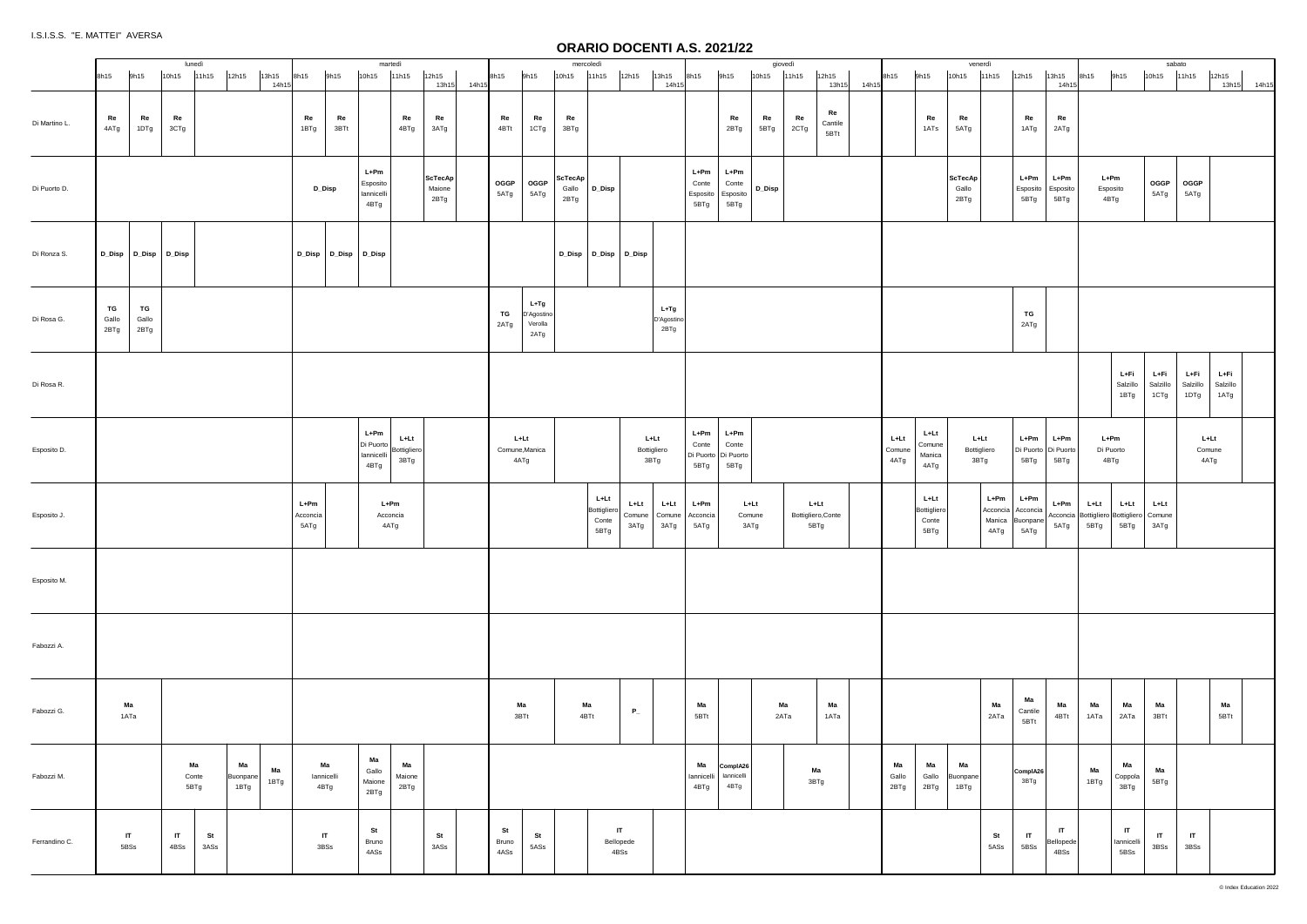|               |                                                | lunedì                              |                                                                   |                                   |                                      |                                            | martedì                                                      |                        |                       |             |                             |                                          |                            | mercoledì                                       |                          |                                            |                                |                                        | giovedì                        |                                  |       |                              |                                        |                                       | venerdì                  |                                                  |                                      |                                                               |       | sabato                                |                                                                                  |             |
|---------------|------------------------------------------------|-------------------------------------|-------------------------------------------------------------------|-----------------------------------|--------------------------------------|--------------------------------------------|--------------------------------------------------------------|------------------------|-----------------------|-------------|-----------------------------|------------------------------------------|----------------------------|-------------------------------------------------|--------------------------|--------------------------------------------|--------------------------------|----------------------------------------|--------------------------------|----------------------------------|-------|------------------------------|----------------------------------------|---------------------------------------|--------------------------|--------------------------------------------------|--------------------------------------|---------------------------------------------------------------|-------|---------------------------------------|----------------------------------------------------------------------------------|-------------|
|               | 9h15<br>8h15                                   | 10h15                               | 11h15<br>12h15<br>13h15                                           | 8h15<br>14h15                     | 9h15                                 |                                            | 10h15                                                        | 11h15                  | 12h15                 | 13h15 14h15 | 8h15                        | 9h15                                     | 10h15                      | 11h15                                           | 12h15<br>13h15 14h15     | 8h15                                       | 9h15                           | 10h15                                  | 11h15                          | 12h15<br>13h15                   | 14h15 | 8h15                         | 9h15                                   | 10h15                                 | 11h15                    | 12h15                                            | 13h15<br>14h1                        | 9h15<br>8h15                                                  | 10h15 |                                       | 11h15<br>12h15                                                                   | 13h15 14h15 |
| Ferrara M.    | МO<br>3BSs                                     | MO<br>2BSs                          | MO<br>1BSs                                                        |                                   | $L+SU$<br>Frizzante, Golia<br>1BSs   |                                            |                                                              | MO<br>Salzano<br>1CSs  | МO<br>Salzano<br>1CSs |             |                             |                                          |                            |                                                 |                          | MO<br>4BSs                                 | MO<br>Bellopede<br>4BSs        |                                        | MO<br>Golia<br>1BSs            | MO<br>3BSs                       |       |                              |                                        |                                       |                          | L+SU<br>lovine<br>2BSs                           | MO<br>1BSs                           | МO<br>2BSs                                                    |       | MO<br>1CSs                            |                                                                                  |             |
| Ferrarello M. |                                                |                                     |                                                                   |                                   |                                      |                                            | $\mathsf{I}$<br>1CTg                                         | IT.<br>1ATg            |                       |             |                             |                                          | Verolla                    | IT<br>2ATg                                      | St<br>Gallo<br>2BTg      | IT<br>1CTg                                 |                                | St<br>1BTg                             | $\mathsf{I}$<br>1ATg           | St<br>2CTg                       |       |                              |                                        | IT<br>Verolla<br>2ATg                 | IT<br>Verolla<br>2ATg    | St<br>2CTg                                       | St<br>1BTg                           | $\mathsf{I}$<br>1CTg                                          |       |                                       | St<br>$\mathsf{I}$<br>Maione<br>1ATg<br>2BTg                                     |             |
| Frizzante G.  |                                                | PsA<br>3BSs                         | PsA<br>PsA<br>3BSs<br>5BSs                                        | PsA<br>Bellopede<br>4BSs          | $L+SU$<br>Ferrara, Golia<br>1BSs     |                                            | PsA<br>5BSs                                                  |                        |                       |             |                             | PsA<br>lannicelli<br>5BSs                |                            | PsA<br>3BSs                                     |                          |                                            |                                |                                        |                                |                                  |       | PsA<br>3BSs                  | PsA<br>4BSs                            | PsA<br>Bellopede<br>4BSs              |                          |                                                  |                                      | SU<br>SU<br>Golia<br>1BSs                                     | 1BSs  |                                       | PsA<br>4BSs                                                                      |             |
| Fusco C.      |                                                |                                     |                                                                   | Ma<br>1DTg                        |                                      | $\mathbf{P}_{-}$                           |                                                              |                        |                       |             | Ge<br>Piccirillo<br>1ATt    | Ge<br>Piccirillo<br>1ATt                 | Ge<br>Piccirillo<br>1ATa   | Ge<br>Piccirillo<br>2ATt                        |                          |                                            | Ma<br>1DTg                     | Ge<br>Piccirillo<br>2ATt               | Ge<br>Piccirillo<br>1ATa       |                                  |       |                              |                                        | Ge<br>Comparone<br>Piccirillo<br>2ASs | Ge<br>Piccirillo<br>1BTg | Ma<br>1DTg                                       | Ge<br>Piccirillo<br>1ATt             |                                                               |       |                                       |                                                                                  |             |
| Gallo M.      | Ea<br>5ASc                                     | $P_{-}$                             | $P_{-}$                                                           | Ea<br>4ATA                        |                                      | Ea<br>4ATA                                 |                                                              |                        |                       |             | Ea<br>5ASc                  | Ea<br>5ASc                               | $P_{-}$                    | Ea<br>4ATA                                      | Ea<br>4ATA               | Manica<br>5ASc                             | Ea                             | Ea<br>4ATA                             | Ea<br>4ATA                     |                                  |       |                              |                                        |                                       | Ea<br>4ATA               | $Ea+Tt$<br>5ASc                                  | Ea+Tt<br>Gianoglio Gianoglio<br>5ASc |                                                               |       |                                       |                                                                                  |             |
| Gallo M.      | Dir<br>Oliva<br>5CSs                           | ScTecAp<br>Niutta<br>2CTg           | L+Tg<br>Ma<br>Affinito<br>Pellegrino D'Agostino Di Franco<br>2CTg | Ing<br>Panico<br>5CSs             |                                      | $\mathsf{I}$<br>Cossentino<br>$5{\rm CSs}$ | Bio<br>Della Volpe   Pagano<br>Pellegrino Pellegrino<br>2CTg | Ch<br>2CTg             |                       |             |                             |                                          |                            |                                                 |                          | Fi<br>Parigiano D'Angelo<br>2CTg           | $\mathsf{I}\mathsf{T}$<br>2CTg | $L34 + Ch$<br>De Feo<br>Pagano<br>2CTg |                                |                                  |       | PsA<br>5CSs                  | PsA<br>Cinquegrana Cinquegrana<br>5CSs | St<br>Martucci<br>5CSs                |                          |                                                  |                                      | Ma<br>Ea<br>Di Franco<br>Raucci<br>Pellegrino<br>5CSs<br>2CTg |       | IMS<br>Lagravanese<br>5CSs            | Ma<br>Liguori<br>5CSs                                                            |             |
| Gallo P.      |                                                | $\mathsf{I}$<br>Cantile<br>5BTt     | $\mathsf{I}$<br>4BTt                                              |                                   |                                      |                                            |                                                              | IT<br>Cantile<br>5BTt  | IT.<br>3BTt           |             | St<br>5ATt                  |                                          | St<br>3ATt                 | IT<br>5BTt                                      | St<br>4ATt               | IT<br>4BTt                                 |                                | $\mathsf{I}$<br>Orabona<br>3BTt        | $\mathsf{I}\mathsf{T}$<br>3BTt |                                  |       |                              |                                        |                                       |                          |                                                  |                                      | St<br>IT<br>4ATt<br>3BTt                                      |       | St<br>3ATt                            | IT<br>St<br>4BTt<br>5ATt                                                         |             |
| Gallo R.      | TG<br>TG<br>Di Rosa<br>Di Rosa<br>2BTg<br>2BTg | Ing<br>Maione<br>Mazzarella<br>2BTg |                                                                   | $\mathsf{I}$<br>D'Angelo<br>2BTg  |                                      | $\mathsf{I}$<br>D'Angelo<br>2BTg           | Ма<br>Fabozzi<br>Maione<br>2BTg                              |                        |                       |             | Dir<br>Marino<br>2BTg       | Nerone<br>2BTg                           | Sc Mot   ScTecAp  <br>2BTg | IT<br>Di Puorto   D'Angelo   Ferrarello<br>2BTg | St<br>2BTg               | $\mathsf{I}$<br>D'Angelo<br>Maione<br>2BTg |                                | Fi.<br>Maione<br>Parigiano<br>2BTg     |                                |                                  |       | Ma<br>Fabozzi<br>2BTg        | Ma<br>2BTg                             | ScTecAp<br>Fabozzi Di Puorto<br>2BTg  | Ing<br>Maione<br>2BTg    | Ing<br>Maione<br>Mazzarella   Mazzarella<br>2BTg |                                      |                                                               |       |                                       |                                                                                  |             |
| Galluccio O.  |                                                |                                     |                                                                   | L+Pm<br>Cioffi<br>Coppola<br>3BTg |                                      | $L+Pm$<br>Cioffi<br>3BTg                   |                                                              | $L+Lt$<br>5ATg         | Buonpane, Comune      |             | L+Lt<br>Bottigliero<br>4BTg | L+Lt<br>Bottigliero<br>Comparone<br>4BTg | L+Lt<br>Comune<br>5ATg     |                                                 | $L+Pm$<br>Niutta<br>3CTg |                                            |                                | L+Pm<br>Cioffi<br>Coppola<br>3BTg      |                                | L+Lt<br>Buonpane, Comune<br>5ATg |       |                              |                                        |                                       | L+Lt<br>Comune<br>5ATg   | L+Lt<br>Bottigliero<br>lannicelli<br>4BTg        | L+Lt<br>Bottiglierc<br>4BTg          | L+Pm<br>Niutta<br>3CTg                                        |       |                                       | L+Lt<br>L+Lt<br>Bottigliero Bottigliero<br>lannicelli lannicelli<br>4BTg<br>4BTg |             |
| Gianami A.    |                                                | Fr.<br>Cuomo<br>$1CSS$              | Fr.<br>Fr.<br>Bellopede<br>2BSS<br>4BSs                           | Fr.<br>3BSs                       |                                      |                                            |                                                              |                        |                       |             | Fr<br>Golia<br>1BSs         | Fr.<br>4BSs                              |                            |                                                 |                          | Fr.<br>1CSs                                |                                |                                        | Fr.<br>5BSs                    | Fr.<br>5ASc                      |       |                              | Fr.<br>D'Aniello<br>2BSs               | Fr .<br>Golia<br>1BSs                 | Fr.<br>$3{\sf BSS}$      | Fr.<br>4DSs                                      |                                      | Fr.<br>4DSs                                                   |       | Fr.<br>lannicelli<br>5BSs             | Fr.<br>5ASc                                                                      |             |
| Gianoglio F.  |                                                |                                     |                                                                   |                                   |                                      |                                            |                                                              |                        |                       |             |                             |                                          |                            |                                                 |                          |                                            |                                |                                        |                                |                                  |       | TIC<br>Cuomo<br>2CSs         |                                        | L+TIC<br>Pezzella<br>2CSs             |                          | Ea+Tt<br>Gallo<br>5ASc                           | Ea+Tt<br>Gallo<br>5ASc               |                                                               |       |                                       | $L+TIC$<br>Pezzella<br>2CSs                                                      |             |
| Golia A.      |                                                |                                     |                                                                   |                                   | $L+SU$<br>Ferrara, Frizzante<br>1BSs |                                            | $\mathsf{I}$<br>Campopiano<br>1BSs                           | Ing<br>Verazzo<br>1BSs |                       |             | Fr.<br>Gianami<br>1BSs      | Sc Int<br>Liguori<br>1BSs                |                            | Ma<br>Bocchino<br>1BSs                          |                          | L+TIC<br>Pellino<br>Pezzella<br>1BSs       | Ma<br>1BSs                     | Dir<br>Bocchino De Cristofaro<br>1BSS  | MO<br>Ferrara<br>1BSs          |                                  |       | Dir<br>De Cristofaro<br>1BSs | Ing<br>Verazzo<br>1BSs                 | Fr.<br>Gianami<br>1BSs                | St<br>Campopiano<br>1BSs |                                                  |                                      | SU<br>Frizzante<br>1BSs                                       |       | $L50+Ch$<br>De Feo<br>Liguori<br>1BSs | $\mathsf{I}$<br>Campopiano<br>1BSs                                               |             |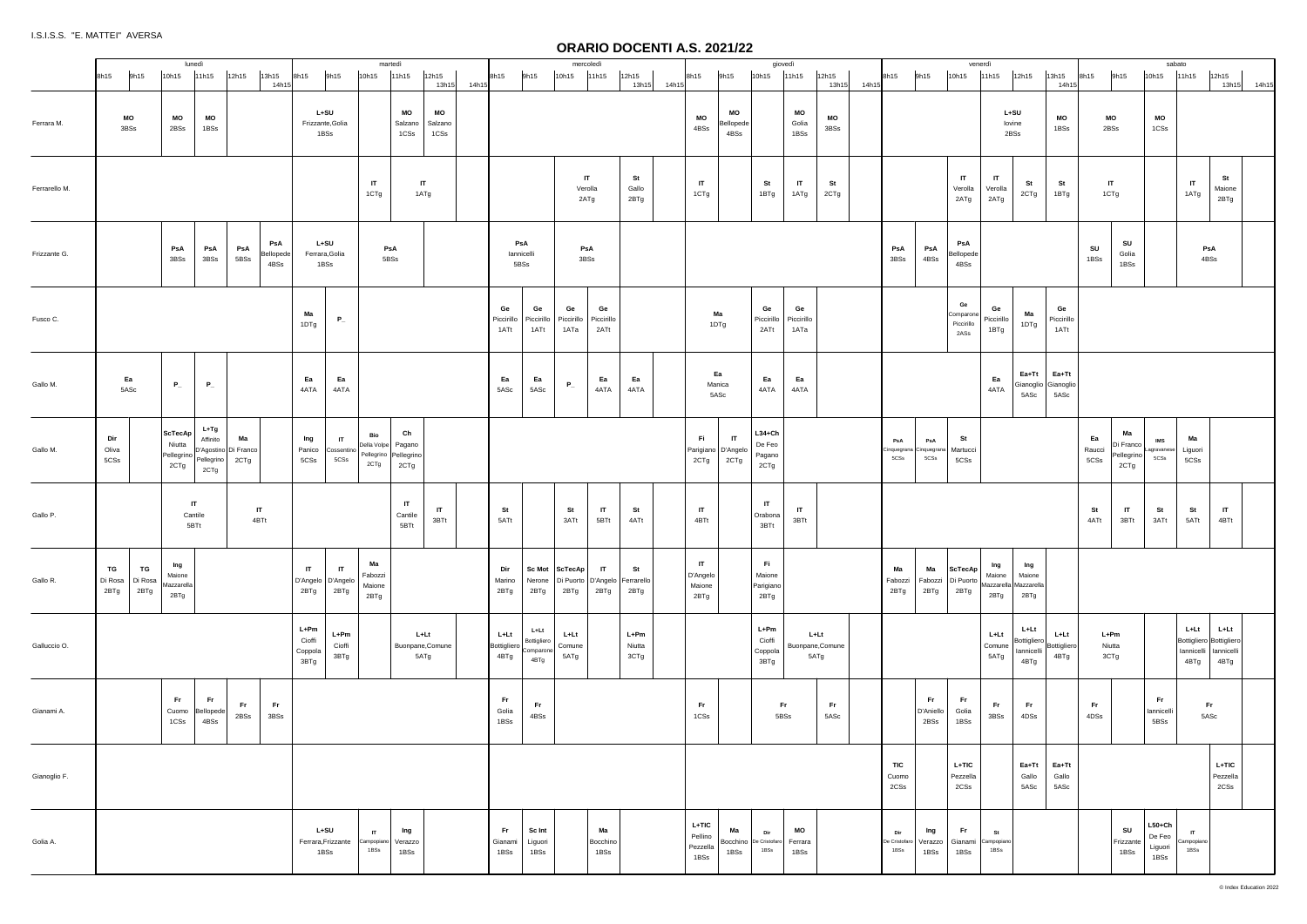|               | 9h15<br>8h15                             | 10h15          | lunedì<br>11h15        | 12h15                               | 13h15                        | 8h15                  | 9h15                    | martedì<br>10h15                      | 11h15<br>12h15         |             | 8h15                     | 9h15                             | mercoledì<br>10h15          | 11h15                               | 12h15                      | 13h15             | 9h15<br>8h15          |                             | giovedì<br>$10h15$ $11h15$ |      | 12h15                 |       | 8h15                    | 9h15                                | venerdì<br>10h15      | 11h15               | 12h15                                    | 13h15      | 8h15                                               | 9h15                       | sabato<br>10h15                     | 11h15<br>12h15                                                                   |
|---------------|------------------------------------------|----------------|------------------------|-------------------------------------|------------------------------|-----------------------|-------------------------|---------------------------------------|------------------------|-------------|--------------------------|----------------------------------|-----------------------------|-------------------------------------|----------------------------|-------------------|-----------------------|-----------------------------|----------------------------|------|-----------------------|-------|-------------------------|-------------------------------------|-----------------------|---------------------|------------------------------------------|------------|----------------------------------------------------|----------------------------|-------------------------------------|----------------------------------------------------------------------------------|
|               |                                          |                |                        |                                     | 14h15                        |                       |                         |                                       |                        | 13h15 14h15 |                          |                                  |                             |                                     |                            | 14h15             |                       |                             |                            |      | 13h15                 | 14h15 |                         |                                     |                       |                     |                                          | 14h1       |                                                    |                            |                                     | 13h15 14h15                                                                      |
| Golia G.      |                                          |                | TG<br>Buonpane<br>1BTg | TG<br>1ATg                          | $L+Tg$<br>D'Agostino<br>1ATg |                       |                         |                                       |                        |             | TG<br>1ATg               |                                  | L+Tg<br>D'Agostino<br>1CTg  | TG<br>1BTg                          | L+Tg<br>D'Agostino<br>1BTg |                   |                       |                             |                            |      | TG<br>1CTg            |       |                         |                                     |                       |                     |                                          |            |                                                    |                            |                                     |                                                                                  |
| Gravino L.    |                                          | Ea<br>2ATt     |                        | Ea<br>3ATa                          |                              |                       |                         |                                       |                        |             |                          |                                  |                             |                                     |                            |                   |                       |                             |                            |      |                       |       |                         |                                     | Ea<br>3ATa            |                     | Ea<br>2ATt                               |            |                                                    |                            |                                     | Ea<br>ЗАТа                                                                       |
| Grieco N.     |                                          |                |                        |                                     |                              |                       |                         |                                       |                        |             |                          |                                  |                             |                                     |                            |                   |                       |                             |                            |      |                       |       |                         |                                     |                       | <b>TInf</b><br>1DTg |                                          |            | $L+TInf$<br>Griffo<br>1DTg                         | $L+Tlnf$<br>Griffo<br>1DTg |                                     |                                                                                  |
| Griffo L.     |                                          |                |                        |                                     |                              |                       |                         |                                       |                        |             |                          |                                  |                             |                                     |                            |                   |                       |                             |                            |      |                       |       |                         |                                     |                       |                     |                                          |            | $L+TInf$<br>Grieco<br>1DTg                         | L+TInf<br>Grieco<br>1DTg   |                                     |                                                                                  |
| Grimaldi A.   | Ing<br>Cuomo<br>Salzano<br>1CSs          |                | $P_{-}$                | Ing<br>Cuomo<br>2CSs                | Ing<br>2CSs                  | Ing<br>2CSs           | Ing<br>Manica<br>5ASc   |                                       |                        |             | $P_{-}$                  | Ing<br>3CSs                      |                             | Ing<br>4ASc                         | Ing<br>4CSs                |                   |                       |                             |                            |      |                       |       | Ing<br>4CSs             | Ing<br>3CSs                         |                       |                     |                                          |            | Ing<br>4ASc                                        | $P_{-}$                    | Ing<br>5ASc                         | Ing<br>1CSs                                                                      |
| lamicella A.  |                                          |                |                        |                                     |                              |                       |                         |                                       |                        |             |                          |                                  |                             |                                     |                            |                   |                       |                             |                            |      |                       |       |                         |                                     |                       |                     |                                          |            |                                                    |                            |                                     |                                                                                  |
| Iannicelli S. |                                          |                |                        |                                     |                              | Ma<br>Fabozzi<br>4BTg |                         | L+Pm<br>Di Puorto<br>Esposito<br>4BTg | Ing<br>Verazzo<br>5BSs |             | PsA<br>Frizzante<br>5BSs |                                  | Ma<br>Bocchino<br>5BSs      | Dir<br>De Cristofaro<br>5BSs        |                            |                   | Ма<br>Fabozzi<br>4BTg | ComplA26<br>Fabozzi<br>4BTg |                            |      |                       |       |                         |                                     | St<br>Scotto<br>4BTg  |                     | L+Lt<br>Bottigliero<br>Galluccio<br>4BTg |            | <b>IMS</b><br>Silvestro Ferrandino Gianami<br>5BSs | $\mathsf{I}$<br>5BSs       | Fr.<br>5BSs                         | $L+Lt$<br>L+Lt<br>Bottigliero Bottigliero<br>Galluccio Galluccio<br>4BTg<br>4BTg |
| Ingravallo I. | Ma<br>2ATt                               | $\mathsf{P}_-$ |                        | Ma<br>1ATt                          |                              |                       | Ma<br>1ATt              | Ma<br>4ATt                            | Ma<br>3ATt             |             | Ma<br>2ATt               |                                  | Ma<br>Ruffo<br>5ATt         | Ma<br>5ATt                          |                            |                   |                       |                             | Ma<br>3ATt                 |      | Ma<br>4ATt            |       |                         |                                     |                       | Ma<br>2ATt          | Ma<br>1ATt                               | Ma<br>5ATt |                                                    |                            |                                     |                                                                                  |
| Insero C.     |                                          |                |                        |                                     |                              |                       |                         |                                       |                        |             |                          |                                  |                             |                                     |                            |                   |                       |                             |                            |      |                       |       |                         |                                     |                       |                     |                                          |            |                                                    | L+Fi<br>Parigiano<br>2ATg  | L+Fi<br>Maione<br>Parigiano<br>2BTg | L+Fi<br>Parigiano<br>2CTg                                                        |
| lodice A.     | Sc Mot   Sc Mot   Sc Mot<br>2ATt<br>4ASc | 5ASc           |                        |                                     |                              | Sc Mot<br>1ATt        | Sc Mot Sc Mot<br>4ASc   | 5ATt                                  |                        |             |                          |                                  |                             |                                     |                            |                   |                       |                             | Sc Mot<br>4ATt             | 4BSc | Sc Mot Sc Mot<br>5ATt |       | <b>Sc Mot</b><br>4BSc   | $P_{-}$                             | <b>Sc Mot</b><br>5ASc |                     | 3ATt                                     | 4ATt       | Sc Mot Sc Mot Sc Mot<br>3ATt                       | $P_{-}$                    | <b>Sc Mot</b><br>1ATt               | <b>Sc Mot</b><br>2ATt                                                            |
| Iovine M.     |                                          |                |                        |                                     |                              |                       | SU<br>$2{\mathbb C}$ Ss | ${\sf SU}$<br>2CSs                    | SU<br>Buonpane<br>2ASs |             | SU<br>2BSs               | SU<br>D'Aniello Nocerino<br>2BSs | $L+SU$<br>$2{\mathbb C}$ Ss | $L+SU$<br>Cuomo<br>Nocerino<br>2CSs |                            |                   |                       |                             |                            |      |                       |       | $L+SU$<br>Sapio<br>2ASs | $L+SU$<br>Buonpane<br>Sapio<br>2ASs |                       |                     | $L+SU$<br>Ferrara<br>2BSs                |            |                                                    |                            |                                     |                                                                                  |
| Izzo A.       |                                          |                | $L+SU$<br>1CSs         | $L+SU$<br>Nocerino Nocerino<br>1CSs | ${\tt TC}$<br>3CTg           |                       |                         |                                       |                        |             |                          |                                  |                             | ${\sf SU}$<br>$1CSS$                | ${\sf SU}$<br>1CSs         | <b>TC</b><br>3CTg |                       |                             |                            |      |                       |       |                         |                                     |                       |                     |                                          |            |                                                    |                            |                                     |                                                                                  |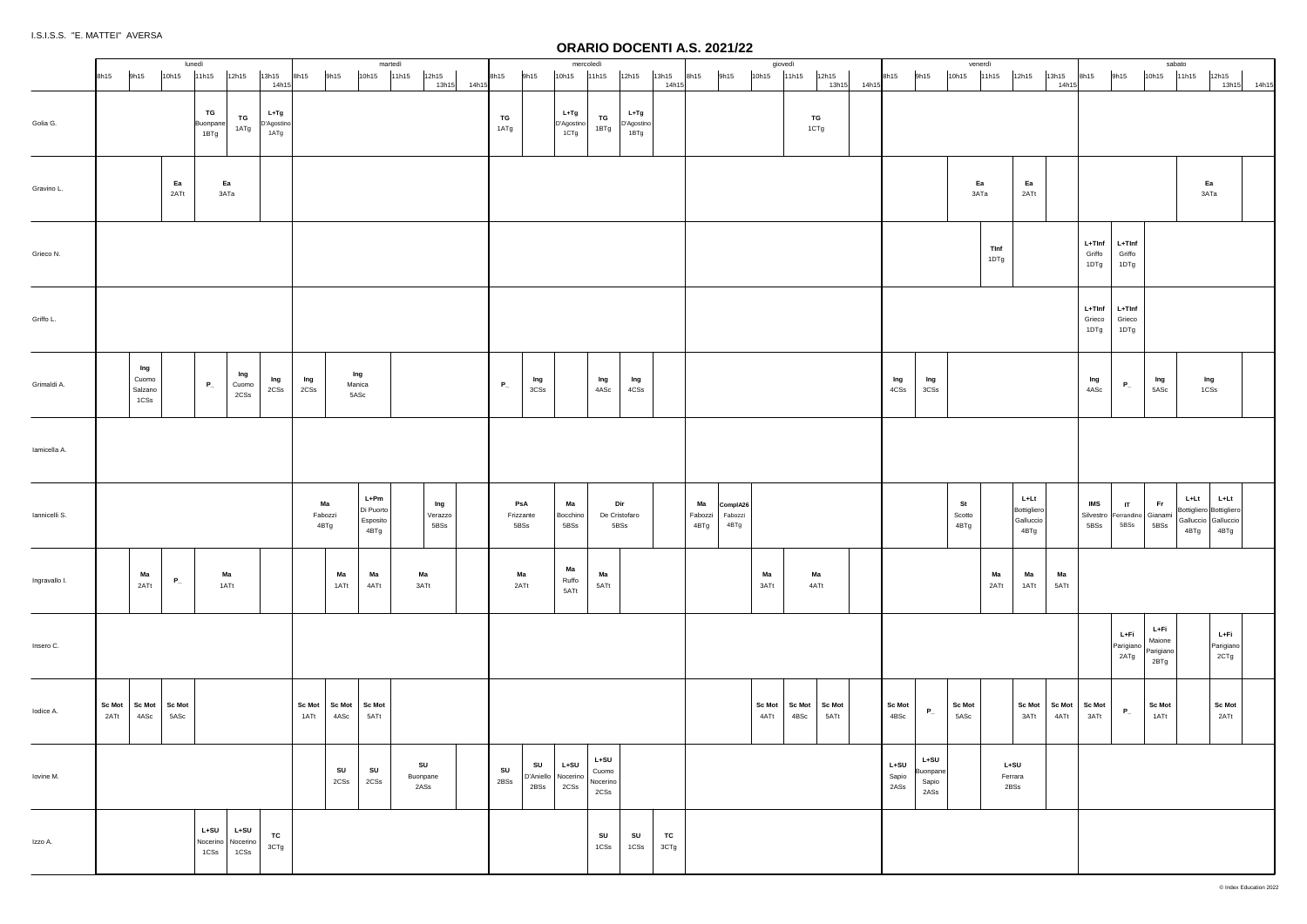|                | 8h15                    | 9h15                 | lunedì<br>10h15                    | 11h15                        | 12h15                                       | 13h15<br>14h1                  | 8h15                                 | 9h15                          | martedì<br>10h15               | 11h15                         | 12h15                               | 13h15 14h15 | 8h15                                 | 9h15                      | mercoledì<br>10h15           | 11h15                     | 12h15                            | 13h15<br>14h15        | 8h15                                      | 9h15                           | giovedì<br>10h15                  | 11h15                           | 12h15<br>13h15                               | 14h15 | 8h15       | 9h15                               | 10h15                       | venerdì<br>11h15                       | 12h15                                           | 13h15<br>14h15          | 8h15                       | 9h15                    | 10h15                               | sabato<br>11h15      | 12h15<br>13h15                       | 14h15 |
|----------------|-------------------------|----------------------|------------------------------------|------------------------------|---------------------------------------------|--------------------------------|--------------------------------------|-------------------------------|--------------------------------|-------------------------------|-------------------------------------|-------------|--------------------------------------|---------------------------|------------------------------|---------------------------|----------------------------------|-----------------------|-------------------------------------------|--------------------------------|-----------------------------------|---------------------------------|----------------------------------------------|-------|------------|------------------------------------|-----------------------------|----------------------------------------|-------------------------------------------------|-------------------------|----------------------------|-------------------------|-------------------------------------|----------------------|--------------------------------------|-------|
| Lagravanese M. |                         |                      | <b>IMS</b><br>5ASs                 |                              | <b>IMS</b><br>Bruno<br>4ASs                 | IMS<br>$4\mathsf{ASs}$         |                                      |                               |                                |                               |                                     |             |                                      |                           | IMS<br>5ASs                  |                           | <b>IMS</b><br>3ASs               |                       |                                           | <b>IMS</b><br>3ASs             | <b>IMS</b><br>3ASs                | IMS<br>Bruno<br>4ASs            | <b>IMS</b><br>Bruno<br>4ASs                  |       |            |                                    |                             | IMS<br>3ASs                            | IMS<br>5CSs                                     | IMS<br>5CSs             |                            | IMS<br>5CSs             | IMS<br>Gallo<br>5CSs                | <b>IMS</b><br>4ASs   | <b>IMS</b><br>5ASs                   |       |
| Leanza A.      | $\mathsf{I}$<br>2CSs    | $\mathsf{I}$<br>2CSs | $\mathbf{I}$<br>4ATA               |                              |                                             |                                | $\mathsf{I}$<br>Cuomo<br>1CSs        | $\mathsf{I}$<br>Cuomo<br>1CSs | St<br>1ATs                     |                               |                                     |             |                                      |                           |                              |                           |                                  |                       | St<br>4BSc                                | $\mathsf{I}\mathsf{T}$<br>4ATA |                                   | $\mathbf{I}$<br>Cuomo<br>2CSs   | $\mathbf{H}$<br>$2\mathtt{CSs}$              |       |            | St<br>Cuomo<br>2CSs                |                             | IT<br>Salzano<br>1CSs                  | $\mathsf{I}\mathsf{T}$<br>1CSs                  | St<br>4BSc              |                            | St<br>1CSs              | $\mathbf{H}$<br>4ATA                | $\mathbf{I}$<br>4ATA | St<br>1ATs                           |       |
| Letizia A.     |                         |                      |                                    |                              |                                             |                                |                                      |                               |                                |                               |                                     |             | Re<br>4ATA                           | Re<br>2ASs                |                              | Re<br>зата                | Re<br>4ASs                       | Re<br>3ASs            |                                           |                                |                                   |                                 |                                              |       | Re<br>1ATa | Re<br>5ASs                         | Re<br>1ASs                  |                                        |                                                 |                         |                            | Re<br>4DSs              |                                     | Re<br>2ATa           |                                      |       |
| Liguori A.     |                         |                      |                                    | $P_{-}$                      | 5BTt                                        | Sc Mot Sc Mot<br>1ATs          | Sc Mot Sc Mot<br>5BTt                | 4BTt                          | <b>Sc Mot</b><br>3BTt          | <b>Sc Mot</b><br>1ATs         |                                     |             |                                      |                           |                              |                           | <b>Sc Mot</b><br>4BTt            | <b>Sc Mot</b><br>3BTt |                                           |                                |                                   |                                 |                                              |       |            |                                    |                             |                                        |                                                 |                         |                            |                         |                                     |                      |                                      |       |
| Liguori F.     | Dir<br>4ASc             | Dir<br>2ATa          |                                    | Dir<br>4ATA                  | Dir<br>4ATA                                 |                                | Dir<br>4ASc                          |                               | Dir<br>2ATa                    |                               | Dir<br>Manica<br>5ASc               |             |                                      |                           |                              | Dir<br>1ATa               | Dir<br>зата                      | Dir<br>5ASc           |                                           | Dir<br>4ASc                    | Dir<br>1ATa                       | Dir<br>5ASc                     |                                              |       |            | Dir<br>ЗАТа                        | Dir<br>4ATA                 |                                        |                                                 |                         |                            |                         |                                     |                      |                                      |       |
| Liguori M.     | Ma<br>3CSs              |                      | Ma<br>4CSs                         |                              | Ma<br>5CSs                                  |                                |                                      |                               |                                | Ma<br>Cuomo<br>2CSs           | Ma<br>Cuomo<br>2CSs                 |             | Ma<br>Cuomo<br>1CSs                  |                           | Ma<br>3CSs                   | $P_{-}$                   | Ma<br>Cuomo<br>2CSs              |                       |                                           |                                |                                   |                                 |                                              |       |            | Ма<br>Salzano<br>1CSs              | Ma<br>Salzano<br>1CSs       |                                        |                                                 | Ma<br>4CSs              |                            |                         | Ma<br>2CSs                          | Ma<br>Gallo<br>5CSs  | Ma<br>5CSs                           |       |
| Liguori T.     |                         |                      | L+Sci<br>De Feo<br>2CSs            | $ $ L50+Ch<br>De Feo<br>1ASs | $Sc$ Int $\vert$<br>De Feo   De Feo<br>1BSs | L+Sci<br>2BSs                  | L+Sci<br>D'Aniello<br>De Feo<br>2BSs | D_Disp Cuomo                  | Sc Int<br>1CSs                 | Bio<br>2ATa                   | Sc Int<br>1ASs                      |             | L+Sci<br>Comparone<br>De Feo<br>2ASs | Sc Int<br>Golia<br>1BSs   | $ $ L50+Ch<br>De Feo<br>1CSs |                           |                                  |                       | L+Sci<br>De Feo<br>2CSs                   | $L50+Ch$<br>De Feo<br>1CSs     |                                   |                                 |                                              |       |            |                                    |                             |                                        |                                                 |                         | $L50+Ch$<br>De Feo<br>1ASs | L+Sci<br>De Feo<br>2ASs | $L50+Ch$<br>De Feo<br>Golia<br>1BSs |                      | Bio<br>2ATa                          |       |
| Maione L.      |                         |                      | Ing<br>Gallo<br>Mazzarella<br>2BTg | Ch<br>2BTg                   | Bio<br>Pagano Della Volpe<br>2BTg           |                                |                                      |                               | Ma<br>Fabozzi<br>Gallo<br>2BTg | Ma<br>Fabozzi<br>2BTg         | <b>ScTecAp</b><br>Di Puorto<br>2BTg |             |                                      |                           |                              |                           |                                  |                       | $\mathsf{I}$<br>D'Angelo<br>Gallo<br>2BTg |                                | Fi.<br>Gallo<br>Parigiano<br>2BTg | <b>Sc Mot</b><br>Nerone<br>2BTg | $L34 + Ch$<br>De Feo<br>Pagano<br>2BTg       |       |            |                                    |                             | Ing<br>Gallo<br>2BTg                   | Ing<br>Gallo<br>Mazzarella   Mazzarella<br>2BTg | Fi<br>Parigiano<br>2BTg | Dir<br>Marino<br>2BTg      | Ch<br>Pagano<br>2BTg    | L+Fi<br>Insero<br>Parigiano<br>2BTg | Bio<br>2BTg          | St<br>Della Volpe Ferrarello<br>2BTg |       |
| Malacario G.   |                         | St<br>5ATg           | $\mathsf{I}$<br>Comparone<br>4BTg  |                              |                                             | $\mathsf{I}\mathsf{T}$<br>3BTg | St<br>Manica<br>4ATg                 | St<br>Bottigliero<br>3ATg     | IT<br>Conte<br>5BTg            | $\mathbf{I}$<br>Conte<br>5BTg |                                     |             |                                      |                           |                              |                           |                                  |                       |                                           | IT<br>Coppola<br>3BTg          | St<br>5ATg                        | $\mathsf{I}$<br>4BTg            | St<br>Buonpane Comparone Bottigliero<br>3ATg |       |            | IT<br>Comparone<br>4BTg            |                             | IT<br>Conte<br>5BTg                    |                                                 |                         | IT<br>Coppola<br>3BTg      |                         | St<br>4ATg                          |                      |                                      |       |
| Mangiacrapa C. | Ma<br>Orabona<br>4ASs   | Ma<br>5ASs           | Ma<br>Buonpane<br>2ASs             |                              |                                             | Ma<br>3ASs                     | Ma<br>Bruno<br>4ASs                  | Ma<br>Bruno<br>4ASs           |                                |                               |                                     |             |                                      |                           |                              |                           |                                  |                       |                                           | Ma<br>Ruffo<br>1ASs            | Ma<br>Buonpane Buonpane<br>2ASs   | Ma<br>2ASs                      |                                              |       | Ma<br>1ASs | $P_{-}$                            |                             |                                        |                                                 |                         | Ma<br>2ASs                 | Ma<br>3ASs              |                                     | Ma<br>5ASs           | Ma<br>1ASs                           |       |
| Manica A.      |                         |                      | TPP<br>Catalano<br>4ATg            |                              | Ma<br>Mottola<br>4ATg                       |                                | St<br>Malacario<br>4ATg              | Ing<br>Grimaldi<br>5ASc       |                                |                               | Dir<br>Liguori<br>5ASc              |             | L+Lt<br>Comune, Esposito<br>4ATg     |                           |                              | TC<br>Cinquegrana<br>5ASc | $\mathsf{I}$<br>Martucci<br>5ASc |                       |                                           | Ea<br>Gallo<br>5ASc            | St<br>Cossentino<br>5ASc          |                                 |                                              |       |            | L+Lt<br>Comune<br>Esposito<br>4ATg | ComplA26<br>Mottola<br>4ATg | $L+Pm$<br>Acconcia<br>Esposito<br>4ATg |                                                 |                         |                            |                         |                                     |                      |                                      |       |
| Marino N.      | Dir<br>Buonpane<br>1BTg | Dir<br>1CTg          |                                    |                              |                                             |                                |                                      |                               |                                |                               |                                     |             | Dir<br>Gallo<br>2BTg                 | Dir<br>Pellegrino<br>2CTg |                              |                           |                                  |                       |                                           |                                |                                   |                                 |                                              |       |            |                                    |                             |                                        |                                                 |                         | Dir<br>Maione<br>2BTg      | $P_{-}$                 | Dir<br>1BTg                         | Dir<br>2CTg          | Dir<br>1CTg                          |       |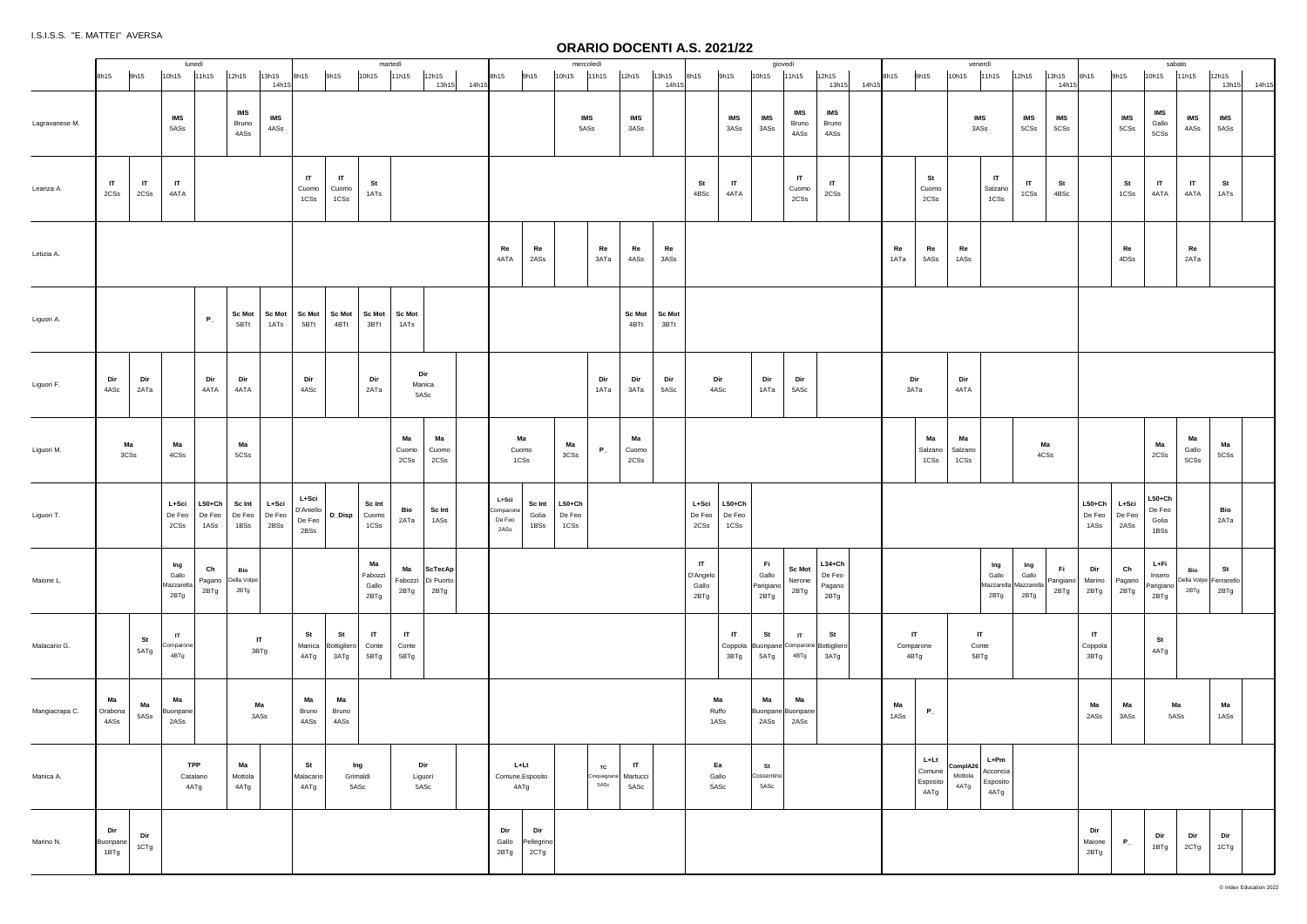|               |                                                     | lunedì                                 |                          |                          |                      |                       |                       | martedì        |                   |                        |             |                            |                                | mercoledì                             |                                                |                             |                |                                         |                         | giovedì                        |                                   |                       |       |                                |                                 |                            | venerdì                        |                                |             |                           |             | sabato      |                                 |                      |
|---------------|-----------------------------------------------------|----------------------------------------|--------------------------|--------------------------|----------------------|-----------------------|-----------------------|----------------|-------------------|------------------------|-------------|----------------------------|--------------------------------|---------------------------------------|------------------------------------------------|-----------------------------|----------------|-----------------------------------------|-------------------------|--------------------------------|-----------------------------------|-----------------------|-------|--------------------------------|---------------------------------|----------------------------|--------------------------------|--------------------------------|-------------|---------------------------|-------------|-------------|---------------------------------|----------------------|
|               | 9h15<br>8h15                                        | 10h15                                  | 11h15                    | 12h15                    | 13h15<br>14h15       | 8h15                  | 9h15                  | 10h15          | 11h15             | 12h15                  | 13h15 14h15 | 9h15<br>8h15               | 10h15                          |                                       | 11h15                                          | 12h15                       | 13h15<br>14h15 | 8h15                                    | 9h15                    | $10h15$ 11h15                  |                                   | 12h15<br>13h15        | 14h15 | 8h15                           | 9h15                            | 10h15                      | 11h15                          | 12h15                          | 13h15 14h15 | 9h15<br>8h15              | 10h15       |             | 11h15                           | 12h15<br>13h15 14h15 |
| Martucci I.   |                                                     |                                        | IT<br>5ASc               |                          | $\mathsf{I}$<br>4ASc |                       |                       | St<br>3CSs     | <b>St</b><br>4CSs | $\mathsf{I}$<br>ЗАТа   |             | IT<br>ЗАТа                 |                                | $\mathbf{I}$<br>4ASc                  |                                                | IT<br>Manica<br>5ASc        |                | $\mathsf{I}$<br>3ATa                    | St<br>3CSs              | St<br>Bottigliero<br>5CSs      |                                   | St<br>$4\mathtt{CSs}$ |       | $\mathsf{I}\mathsf{T}$<br>4ASc |                                 | St<br>Gallo<br>5CSs        | $\mathsf{I}\mathsf{T}$<br>5ASc |                                |             |                           |             |             |                                 |                      |
| Mascia L.     |                                                     |                                        |                          |                          |                      |                       |                       |                |                   |                        |             |                            |                                |                                       |                                                | $L+TIC$<br>Pezzella<br>1CTg | Tinf<br>1CTg   |                                         |                         |                                |                                   |                       |       |                                |                                 |                            |                                |                                |             |                           |             |             | $L + TIC$<br>Pezzella<br>1CTg   |                      |
| Mazzarella R. | Ing<br>$P_{-}$<br>Conte<br>5BTg                     | Ing<br>Gallo<br>Maione<br>2BTg         | Ing<br>Comparone<br>4BTg | Ing<br>4BTg              |                      | Ing<br>5BTg           | Ing<br>Conte<br>5BTg  |                |                   |                        |             |                            |                                |                                       | Ing<br>3BTg                                    | Ing<br>4BTg                 | Ing<br>1BTg    | Ing<br>1BTg                             | Ing<br>Buonpane<br>1BTg | $P_{-}$                        |                                   |                       |       | Ing<br>Coppola<br>3BTg         | lng<br>3BTg                     | $P_{-}$                    | Ing<br>Gallo<br>Maione<br>2BTg | Ing<br>Gallo<br>Maione<br>2BTg |             |                           |             |             |                                 |                      |
| Menale A.     | Ea<br>Ea<br>4BTt<br>3BTt                            |                                        | $P_{-}$                  | $P_{-}$                  |                      |                       |                       | $P_{-}$        | Ea<br>3BTt        | Ea<br>Cantile<br>5BTt  |             |                            |                                |                                       | $P_{-}$                                        | $P_{-}$                     | Ea<br>5BTt     | $P_{-}$                                 | Ea<br>Cantile<br>5BTt   |                                | Ea<br>4BTt                        |                       |       | Ea<br>3BTt                     |                                 | Ea<br>4BTt                 |                                |                                |             |                           |             |             |                                 |                      |
| Menale D.     | L+Lt<br>Villacidro<br>3CTg                          |                                        |                          |                          |                      |                       |                       |                |                   |                        |             | L+Lt<br>Villacidro<br>3CTg | LT.<br>3CTg                    |                                       |                                                |                             |                | $L+Lt$<br>Villacidro<br>3CTg            |                         |                                |                                   |                       |       |                                |                                 |                            |                                |                                |             |                           |             |             |                                 |                      |
| Monti A.      |                                                     |                                        |                          | IT<br>2ATa               | $\mathsf{I}$<br>1ATa |                       |                       |                |                   |                        |             | $\mathsf{I}$<br>2ATa       |                                |                                       | St<br>1DTg                                     | St<br>2ATt                  |                | $\mathsf{I}$<br>1ATa                    | St<br>2ATt              | $\mathsf{I}\mathsf{T}$<br>3CTg | $\blacksquare$<br>Coppola<br>3CTg | St<br>1ATt            |       | St<br>1ATt                     | St<br>1DTg                      | $\mathsf{I}$<br>1ATa       |                                |                                |             | IT<br>2ATa                |             |             | $\mathsf{I}$<br>Coppola<br>3CTg | $\mathsf{I}$<br>3CTg |
| Mosca M.      |                                                     |                                        |                          |                          |                      |                       |                       |                |                   |                        |             | Ing<br>1ATs                |                                | Ing<br>4DSs                           | $P_{-}$                                        | Ing<br>1DTg                 |                |                                         |                         |                                |                                   |                       |       | Ing<br>1ATs                    | Ing<br>4DSs                     | Ing<br>1DTg                |                                |                                |             |                           | $P_{-}$     | $P_{-}$     | $P_{-}$                         | Ing<br>1DTg          |
| Mottola L.    | Ma<br>3ATg                                          | Ma<br>5ATg                             |                          | Ma<br>Manica<br>4ATg     | Ma<br>4ATg           | Ma<br>Verolla<br>2ATg | Ma<br>1ATg            |                |                   |                        |             |                            |                                |                                       |                                                |                             |                | ComplA26<br>3ATg                        | Ma<br>5ATg              | Ma<br>1ATg                     |                                   | Ma<br>Verolla<br>2ATg |       | Ma<br>1ATg                     |                                 | ComplA26<br>Manica<br>4ATg | Ma<br>Bottigliero<br>3ATg      | Ma<br>3ATg                     |             | Ma<br>4ATg                |             | Ma<br>2ATg  |                                 |                      |
| Nerone M.     |                                                     |                                        | <b>Sc Mot</b><br>3BTg    | <b>Sc Mot</b><br>5BTg    | Sc Mot<br>1CTg       | $Sc$ Mot<br>3CTg      | Sc Mot<br>1CTg        | Sc Mot<br>3BTg |                   | <b>Sc Mot</b><br>1BTg  |             | Sc Mot<br>2CTg             | <b>Sc Mot</b><br>Gallo<br>2BTg | <b>Sc Mot</b><br>1DTg                 |                                                | <b>Sc Mot</b><br>5BTg       |                |                                         |                         | Sc Mot<br>4BTg                 | Sc Mot<br>Maione<br>2BTg          | <b>Sc Mot</b><br>1DTg |       | <b>Sc Mot</b><br>1BTg          | <b>Sc Mot</b><br>2CTg           | <b>Sc Mot</b><br>3CTg      | Sc Mot<br>4BTg                 |                                |             |                           |             |             |                                 |                      |
| Niutta M.     | <b>TPP</b><br><b>TPP</b><br>Coppola<br>3BTg<br>3BTg | ScTecAp<br>Gallo<br>Pellegrino<br>2CTg |                          | Pm<br>Coppola<br>3CTg    | TPP<br>4BTg          | 2CTg                  | ScTecAp<br>Pellegrino |                |                   |                        |             | TPP<br>3BTg                | D_Disp Comparone               | <b>TPP</b><br>4BTg                    | <b>TPP</b><br>4BTg                             | $L+Pm$<br>Galluccio<br>3CTg |                |                                         |                         |                                |                                   |                       |       |                                | D_Disp D_Disp                   |                            |                                |                                |             | L+Pm<br>Galluccio<br>3CTg |             | TPP<br>4BTg | TPP<br>3BTg                     |                      |
| Nobis R.      | Dir<br>4BSc                                         | Dir<br>1ASs                            | Dir<br>5ASs              |                          |                      | Dir<br>5ASs           |                       | Dir<br>$3ASs$  | Dir<br>3ASs       | Dir<br>Orabona<br>4ASs |             |                            |                                |                                       | Dir<br>Bruno<br>4ASs                           | Dir<br>$4\mathrm{BSc}$      | Dir<br>2ASs    |                                         |                         |                                |                                   |                       |       | Dir<br>Bruno<br>4ASs           | Dir<br>Bruno<br>Orabona<br>4ASs | Dir<br>4BSc                |                                |                                |             | Dir<br>3ASs               | Dir<br>5ASs |             | Dir<br>1ASs                     | Dir<br>2ASs          |
| Nocerino A.   |                                                     |                                        | $L+SU$<br>Izzo<br>$1CSS$ | $L+SU$<br>Izzo<br>$1CSS$ | $_{\rm MO}$<br>3CSs  |                       |                       |                |                   |                        |             | MO<br>4DSs                 | $\mathsf{MO}$<br>4CSs          | $L+SU$<br>lovine<br>$2{\mathbb C}$ ss | $L+SU$<br>Cuomo<br>Iovine<br>$2{\mathbb C}$ Ss |                             |                | MO<br>$4\mathtt{D}\mathtt{S}\mathtt{s}$ | MO<br>4CSs              | 3CSs                           | MO                                |                       |       |                                |                                 |                            |                                |                                |             |                           |             |             |                                 |                      |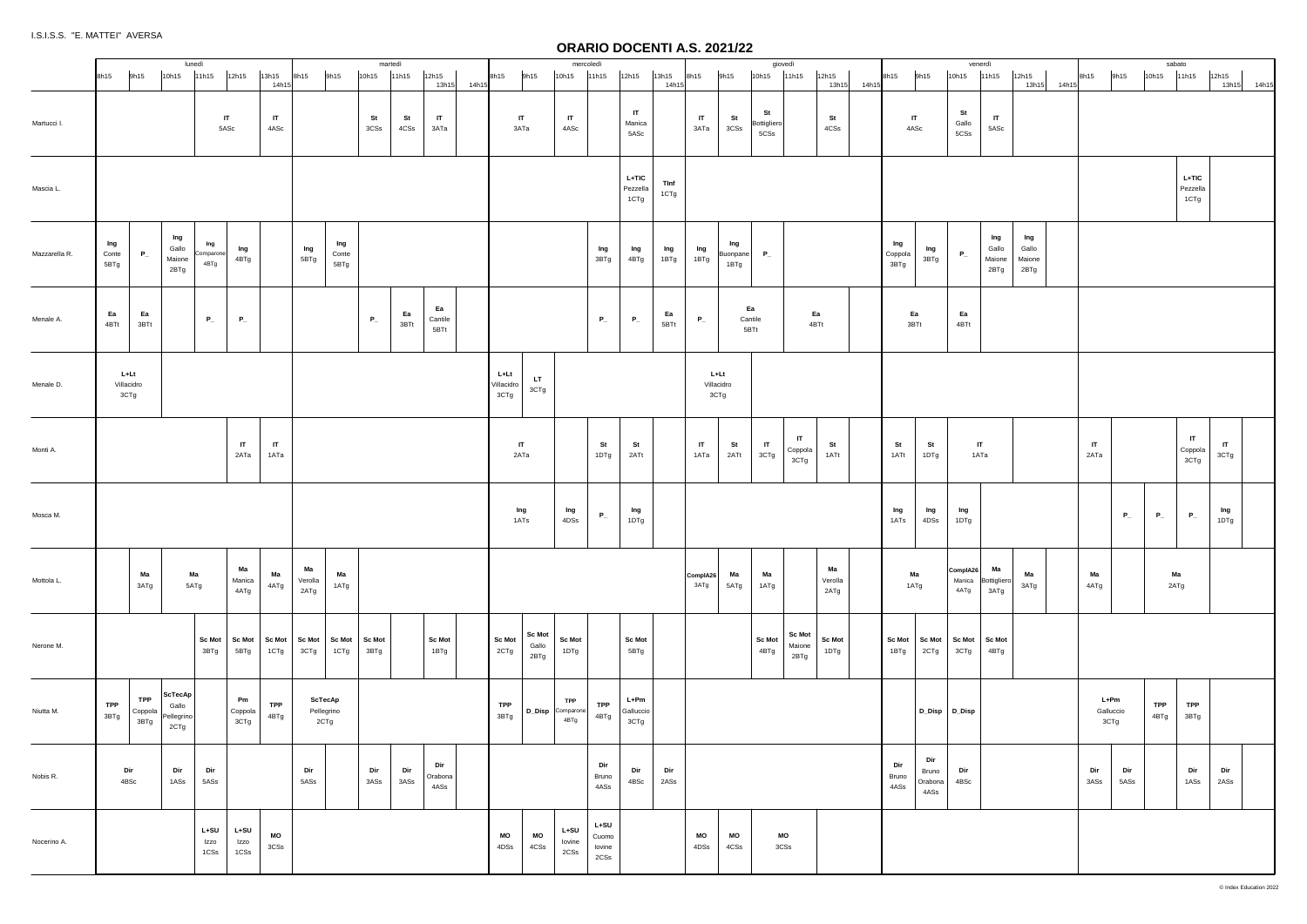|               | 8h15 |                                    | 9h15                               | 10h15                                           | lunedì<br>11h15                                   | 12h15                                | 13h15 14h15 | 8h15                 | 9h15                                   | martedì<br>10h15                       | 11h15                                   | 12h15<br>13h15 14h15       | 8h15                | 9h15                       | 10h15                     | mercoledì<br>11h15                             | 12h15                                      | 13h15<br>14h15              | 8h15                               | 9h15                       | 10h15 11h15                           | giovedì                    | 12h15                                  | 13h15<br>14h15 | 8h15                        | 9h15                          | 10h15                            | venerdì<br>11h15                   | 12h15                  | 13h15<br>14h1         | 8h15                        | 9h15                             | 10h15                            | sabato<br>11h15           | 12h15<br>13h15 14h15         |  |
|---------------|------|------------------------------------|------------------------------------|-------------------------------------------------|---------------------------------------------------|--------------------------------------|-------------|----------------------|----------------------------------------|----------------------------------------|-----------------------------------------|----------------------------|---------------------|----------------------------|---------------------------|------------------------------------------------|--------------------------------------------|-----------------------------|------------------------------------|----------------------------|---------------------------------------|----------------------------|----------------------------------------|----------------|-----------------------------|-------------------------------|----------------------------------|------------------------------------|------------------------|-----------------------|-----------------------------|----------------------------------|----------------------------------|---------------------------|------------------------------|--|
| Oliva D.      |      | Dir<br>Gallo<br>5CSs               | Dir<br>Bottigliero<br>$5{\rm CSs}$ | Dir<br>1DTg                                     |                                                   |                                      |             | $P_{-}$              | $P_{-}$                                | $P_{-}$                                |                                         |                            | Dir<br>3CSs         | Dir<br>Bottigliero<br>5CSs |                           |                                                |                                            |                             |                                    |                            |                                       |                            |                                        |                |                             |                               |                                  |                                    |                        |                       |                             | Dir<br>3CSs                      | Dir<br>1DTg                      | $P_{-}$                   |                              |  |
| Orabona T.    |      | Ma<br>Mangiacrapa<br>4ASs          | Fr.<br>Cirillo<br>4ASs             | StArte<br>Pieretti<br>3BTt                      | St<br>3BTt                                        | Sp<br>Cimminiello Vitagliano<br>3BTt |             |                      |                                        |                                        | $\mathsf{I}$<br>Bruno<br>Cecala<br>4ASs | Dir<br>Nobis<br>4ASs       |                     |                            |                           |                                                |                                            |                             | Ing<br>Cavallo<br>3BTt             | St<br>Cimminiell<br>3BTt   | IT<br>Gallo<br>3BTt                   |                            | Dir<br>Della Corte<br>3BTt             |                |                             | Dir<br>Bruno<br>Nobis<br>4ASs | Ge<br>D'Amore<br>3BTt            |                                    | IT .<br>Cecala<br>4ASs |                       | Sp<br>Vitagliano<br>3BTt    | PsA<br>Turco<br>4ASs             | IT<br>Cecala<br>4ASs             |                           |                              |  |
| Pagano M.     |      | Ch<br>1CTg                         | Ch<br>1ATg                         | Ch<br>1BTg                                      | Ch<br>Maione<br>2BTg                              |                                      |             | Ch<br>1ATg           | $L34+Ch$<br>Buonpane<br>De Feo<br>1BTg |                                        | Ch<br>Gallo<br>Pellegrino<br>2CTg       |                            |                     |                            |                           | De Feo<br>1CTg                                 | L34+Ch $\vert$ L34+Ch<br>$De\,Feo$<br>1ATg | Ch<br>Verolla<br>2ATg       | Ch<br>2ATg                         | Ch<br>1CTg                 | $L34 + Ch$<br>De Feo<br>Gallo<br>2CTg |                            | $L34+Ch$<br>De Feo<br>Maione<br>2BTg   |                |                             |                               |                                  |                                    |                        |                       |                             | Ch<br>Maione<br>2BTg             | Ch<br>Pellegrino<br>2CTg         | Ch<br>1BTg                | $L34 + Ch$<br>De Feo<br>2ATg |  |
| Pagano R.     |      | $P_{-}$                            | $P_{-}$                            |                                                 |                                                   |                                      |             |                      |                                        |                                        |                                         |                            |                     |                            |                           |                                                |                                            |                             |                                    |                            |                                       |                            |                                        |                | $P_{-}$                     |                               | $P_{-}$                          | $P_{-}$                            | $P_{-}$                |                       | $P_{-}$                     | $P_{-}$                          |                                  |                           |                              |  |
| Pagliuca M.   |      |                                    |                                    | <b>Fr</b><br>4BTt                               |                                                   | Fr.<br>1ATa                          |             | Fr.<br>3BTt          | Fr.<br>3CSs                            |                                        | <b>Fr</b>                               | 4BTt                       |                     |                            |                           | Fr.<br>3BTt                                    | Fr<br>5BTt                                 | Fr<br>2CSs                  |                                    |                            |                                       |                            |                                        |                |                             | Fr.<br>1ATa                   |                                  | Fr.<br>4CSs                        | Fr.<br>3CSs            |                       | Fr.<br>4CSs                 |                                  | Fr<br>Cantile<br>5BTt            | Fr.<br>2CSs               |                              |  |
| Panico C.     |      |                                    |                                    |                                                 |                                                   |                                      |             | Ing<br>Gallo<br>5CSs | Ing<br>4ATg                            | Ing<br>Verolla<br>2ATg                 | Ing<br>Verolla<br>2ATg                  |                            |                     | Ing<br>3ATg                |                           | Ing<br>5ATg                                    | Ing<br>Verolla<br>2ATg                     | Ing<br>1ATg                 | Ing<br>5CSs                        | Ing<br>Bottigliero<br>5CSs |                                       |                            | Ing<br>4ATg                            |                |                             | Ing<br>Buonpane<br>5ATg       |                                  | Ing<br>1ATg                        |                        |                       |                             | Ing<br>3ATg                      |                                  |                           |                              |  |
| Pannitti L.   |      |                                    |                                    |                                                 |                                                   |                                      |             |                      |                                        |                                        |                                         |                            |                     |                            |                           |                                                |                                            |                             |                                    |                            |                                       |                            | Ted<br>4ATA                            | Ted<br>4ATA    |                             |                               |                                  |                                    |                        | Ted<br>4ATA           |                             |                                  |                                  |                           |                              |  |
| Parigiano A.  |      |                                    |                                    |                                                 |                                                   |                                      |             |                      |                                        | Fi<br>1ATa                             | $P_{-}$                                 | Fi.<br>2CTg                | $P_{-}$             | $P_{-}$                    | Fi.<br>1ATt               |                                                |                                            |                             | Fi.<br>Gallo<br>2CTg               | Fi<br>1ATt                 | Fi.<br>Gallo<br>Maione<br>2BTg        |                            |                                        |                | Fi.<br>Verolla<br>2ATg      | $P_{-}$                       |                                  | $P_{-}$                            | Fi.<br>1ATa            | Fi.<br>Maione<br>2BTg | Fi.<br>2ATg                 | L+Fi<br>Insero<br>2ATg           | L+Fi<br>Insero<br>Maione<br>2BTg |                           | L+Fi<br>Insero<br>2CTg       |  |
| Pellegrino L. |      |                                    | IT<br>D'Angelo<br>2CTg             | $ \texttt{ScTecap} $<br>Gallo<br>Niutta<br>2CTg | $L+Tg$<br>Affinito<br>D'Agostino<br>Gallo<br>2CTg |                                      |             |                      | <b>ScTecAp</b><br>Niutta<br>2CTg       | Bio<br>Della Volpe<br>Gallo<br>2CTg    | Ch<br>Gallo<br>Pagano<br>2CTg           |                            |                     | Dir<br>Marino<br>2CTg      | TG<br>2CTg                | Ma<br>Affinito   Di Franco   Di Caprio<br>2CTg | Ing<br>2CTg                                |                             |                                    |                            |                                       |                            |                                        |                | Ing<br>Di Caprio<br>2CTg    |                               | Bio<br>2CTg                      | IT<br>Della Volpe D'Angelo<br>2CTg |                        |                       | Ma<br>Di Franco<br>2CTg     | Ma<br>Di Franco<br>Gallo<br>2CTg | Ch<br>Pagano<br>2CTg             |                           |                              |  |
| Pellino S.    |      |                                    |                                    |                                                 |                                                   |                                      |             |                      |                                        | L+TIC<br>Buonpane<br>Pezzella<br>2ASs  | TIC<br>4BSc                             | L+TIC<br>Pezzella<br>2BSs  |                     |                            | L+TIC<br>Pezzella<br>1BSs |                                                | Inf<br>1ATs                                | $L+TIC$<br>Pezzella<br>2BSs | L+TIC<br>Golia<br>Pezzella<br>1BSs | TIC<br>4BSc                | L+TIC<br>Pezzella<br>1ASs             | TIC<br>4ASc                | L+TIC<br>Buonpane<br>Pezzella<br>2ASs  |                | $L+TIC$<br>Pezzella<br>1CSs | L+TIC<br>Pezzella<br>1ASs     | TIC<br>4ASc                      |                                    |                        |                       | $L+TIC$<br>Pezzella<br>1CSs | Inf<br>1ATs                      |                                  | TIC<br>2ASs               | TIC<br>2BSs                  |  |
| Pezzella A.   |      |                                    |                                    |                                                 |                                                   |                                      |             |                      |                                        | L+TIC<br>Buonpane<br>Pellino<br>$2ASs$ | L+TIC<br>Santoro<br>1BTg                | $L+TIC$<br>Pellino<br>2BSs |                     |                            | L+TIC<br>Pellino<br>1BSs  | L+TIC<br>Santoro<br>1ATg                       | L+TIC<br>Mascia<br>1CTg                    | L+TIC<br>Pellino<br>2BSs    | L+TIC<br>Golia<br>Pellino<br>1BSs  |                            | $L+TIC$<br>Pellino<br>1ASs            | $L+TIC$<br>Santoro<br>1BTg | $L+TIC$<br>Buonpane<br>Pellino<br>2ASs |                | $L+TIC$<br>Pellino<br>1CSs  | L+TIC<br>Pellino<br>1ASs      | L+TIC<br>Gianoglio<br>2CSs       |                                    |                        |                       | $L+TIC$<br>Pellino<br>1CSs  | $L+TIC$<br>Santoro<br>1ATg       |                                  | $L+TIC$<br>Mascia<br>1CTg | $L+TIC$<br>Gianoglio<br>2CSs |  |
| Piccirillo B. |      | Ge<br>Carpiniello<br>Cuomo<br>1CSs | Ge<br>Battista<br>1BSS             |                                                 |                                                   |                                      |             |                      |                                        |                                        |                                         |                            | Ge<br>Fusco<br>1ATt | Ge<br>Fusco<br>1ATt        | Ge<br>Fusco<br>1ATa       | Ge<br>Fusco<br>2ATt                            |                                            |                             | Ge<br>Carpiniello<br>1ATg          |                            | Ge<br>Fusco<br>2ATt                   | Ge<br>Fusco<br>1ATa        | Ge<br>Carpiniello<br>2BSs              |                |                             |                               | Ge<br>Comparone<br>Fusco<br>2ASs | Ge<br>Fusco<br>1BTg                | Ge<br>Battista<br>1CTg | Ge<br>Fusco<br>1ATt   | Ge<br>Carpiniello<br>2CSs   |                                  | Ge<br>Battista<br>1ASs           | Ge<br>2ATt                | Ge<br>1ATa                   |  |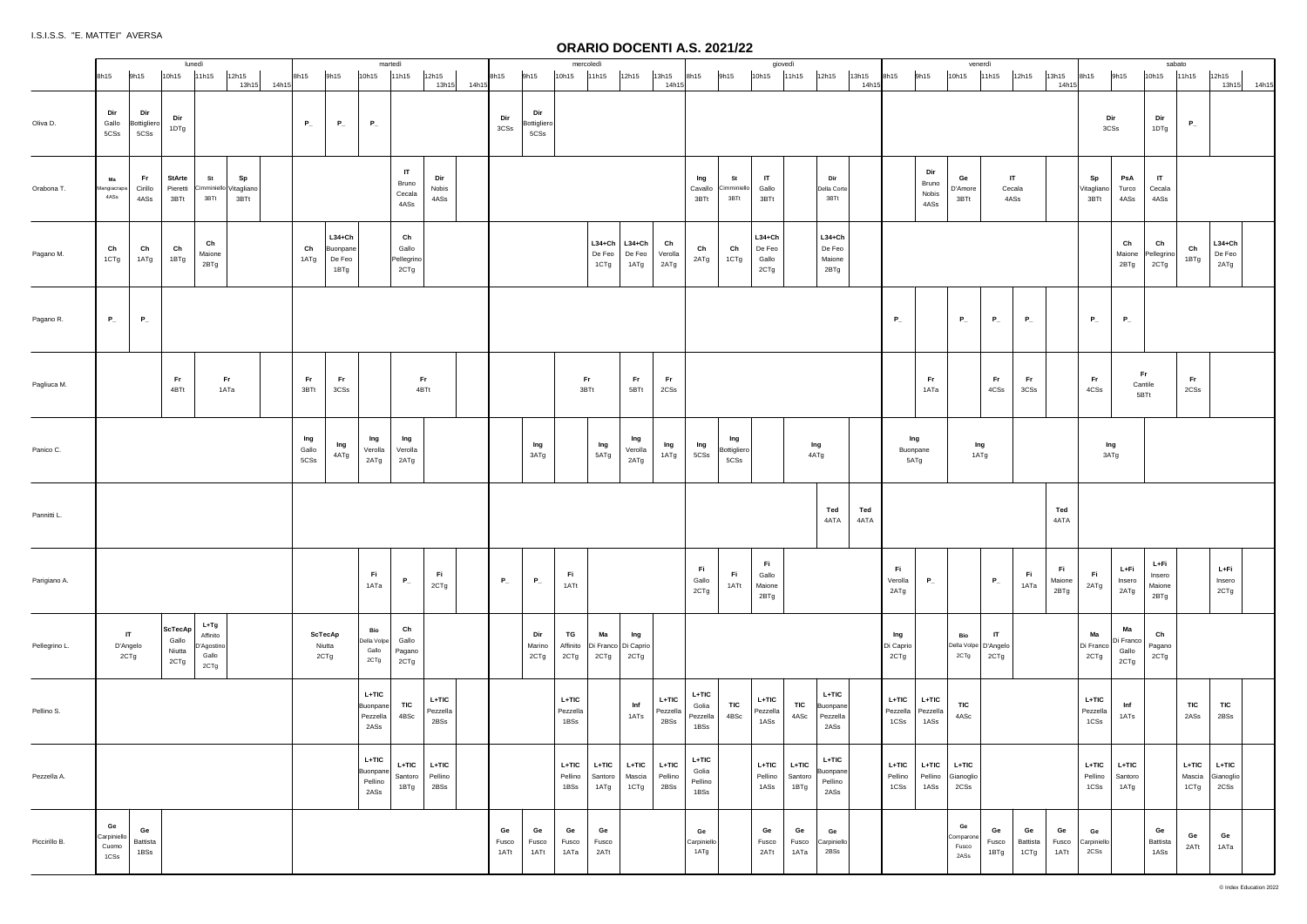|              |                              |                                  |                     | lunedì                           |                                |                                     |             |             |                                          |                          | martedì                                      |                       |                     |                         |                       |                     | mercoledì                                        |                                    |                      |                           |                      | giovedì                             |                              |                         |                          |      |                                           | venerdì                  |                                  |                                  |               |                       |                             | sabato                          |                                |                         |       |
|--------------|------------------------------|----------------------------------|---------------------|----------------------------------|--------------------------------|-------------------------------------|-------------|-------------|------------------------------------------|--------------------------|----------------------------------------------|-----------------------|---------------------|-------------------------|-----------------------|---------------------|--------------------------------------------------|------------------------------------|----------------------|---------------------------|----------------------|-------------------------------------|------------------------------|-------------------------|--------------------------|------|-------------------------------------------|--------------------------|----------------------------------|----------------------------------|---------------|-----------------------|-----------------------------|---------------------------------|--------------------------------|-------------------------|-------|
|              | 8h15                         | 9h15                             |                     | 10h15                            | 11h15                          | 12h15                               | 13h15 14h15 | 8h15        | 9h15                                     | 10h15                    | 11h15                                        | 12h15                 | 13h15<br>14h15      | 8h15                    | 9h15                  | 10h15               | 11h15                                            | 12h15                              | 13h15<br>14h15       | 8h15                      | 9h15                 | 10h15 11h15                         |                              | 12h15<br>13h15 14h15    | 8h15                     | 9h15 |                                           | 10h15                    | 11h15                            | 12h15                            | 13h15<br>14h1 | 8h15                  | 9h15                        | 10h15                           | 11h15                          | 12h15<br>13h15          | 14h15 |
| Pieretti M.  | <b>StArte</b><br>4ATt        | <b>StArte</b><br>4BTt            |                     | <b>StArte</b><br>Orabona<br>3BTt | <b>StArte</b><br>Ruffo<br>5ATt |                                     |             |             |                                          |                          |                                              |                       |                     |                         | <b>StArte</b><br>4BTt | StArte<br>5BTt      |                                                  | StArte<br>3BTt                     | StArte<br>3ATt       |                           |                      |                                     |                              |                         |                          |      |                                           |                          |                                  |                                  |               | <b>StArte</b><br>5BTt |                             | StArte<br>5ATt                  | StArte<br>4ATt                 | <b>StArte</b><br>3ATt   |       |
| Pisani L.    | $P_{-}$                      | $P_{-}$                          |                     |                                  | $P_{-}$                        | $P_{-}$                             |             |             |                                          |                          |                                              |                       |                     | $P_{-}$                 | $P_{-}$               |                     |                                                  |                                    |                      | $P_{-}$                   |                      | $P_{-}$                             | $\mathsf{P}_-$               |                         |                          |      |                                           |                          |                                  |                                  |               |                       |                             |                                 |                                |                         |       |
| Porzio F.    | Ea<br>5ATt                   | $P_{-}$                          |                     |                                  |                                | Ea<br>3ATt                          |             |             | Ea<br>4ATt                               | $\mathsf{P}_-$           |                                              |                       |                     |                         |                       |                     |                                                  | Ea<br>5ATt                         |                      |                           |                      |                                     |                              |                         | Ea<br>3ATt               |      | $P_{-}$                                   |                          | Ea<br>4ATt                       | Ea<br>5ATt                       |               | $P_{-}$               | Ea<br>3ATt                  | $P_{-}$                         | $P_{-}$                        | Ea<br>4ATt              |       |
| Possente L.  | $L34+Ch$<br>Battista<br>1DTg |                                  |                     |                                  |                                |                                     |             |             |                                          |                          |                                              |                       |                     |                         |                       |                     |                                                  |                                    |                      |                           |                      |                                     |                              |                         |                          |      |                                           |                          |                                  |                                  |               |                       |                             |                                 |                                |                         |       |
| Raucci M.    | Ea<br>2ATa                   | $P_{-}$                          |                     | Ea<br>1ATt                       | Ea<br>5BSs                     | Ea<br>1ATs                          |             |             |                                          | Ea<br>5ASs               | $P_{-}$                                      | Ea<br>2ATa            |                     |                         |                       |                     |                                                  | Ea<br>1ATa                         | Ea<br>5CSs           |                           |                      |                                     |                              |                         | Ea<br>5ASs               |      |                                           | Ea<br>1ATt               | $P_{-}$                          | $P_{-}$                          |               | Ea<br>Gallo<br>5CSs   | Ea<br>1ATa                  |                                 | Ea<br>1ATs                     | Ea<br>5BSs              |       |
| Ruffo M.     |                              | $\mathsf{I}$<br>1ASs             | Benvenuti   Zaccaro | Ing<br>5ATt                      | StArte<br>Pieretti<br>5ATt     | $\mathsf{I}$<br>Cimminiello<br>5ATt |             |             |                                          | Fr.<br>Cirillo<br>1ASs   | $\mathsf{I}\mathsf{T}$<br>Cimminiell<br>5ATt |                       |                     | Ing<br>D'Alesio<br>1ASs |                       | Ма<br>5ATt          | IT<br>Ingravallo   Benvenuti   Benvenuti<br>1ASs | IT<br>1ASs                         |                      | Ma<br>Mangiacrapa<br>1ASs |                      | $\mathbf{H}$<br>Cimminiello<br>5ATt | <b>Fr</b><br>Cirillo<br>5ATt |                         |                          |      | Dir<br>Bencivenga<br>5ATt                 | Ing<br>Zaccaro<br>5ATt   | L+SU<br>Sapio<br>Turco<br>1ASs   | $L+SU$<br>Sapio<br>Turco<br>1ASs |               |                       |                             |                                 |                                |                         |       |
| Salzano L.   | D_Disp                       | Ing<br>Cuomo<br>Grimaldi<br>1CSs |                     |                                  |                                |                                     |             |             |                                          |                          | MO<br>Ferrara<br>1CSs                        | MO<br>Ferrara<br>1CSs | CONV.L.INGL<br>4ATA |                         |                       |                     |                                                  |                                    |                      |                           |                      |                                     |                              |                         | D_Disp                   |      | Ma<br>Liguori<br>1CSs                     | Ma<br>Liguori<br>1CSs    | $\mathsf{I}$<br>Leanza<br>1CSs   |                                  |               |                       |                             |                                 |                                |                         |       |
| Salzillo R.  | Fi .<br>1ATg                 | Fi.<br>1BTg                      |                     |                                  | $P_{-}$                        | Fi.<br>1CTg                         |             | Fi<br>1CTg  | Fi .<br>1DTg                             | Fi .<br>1ATg             |                                              | Fi .<br>1ATs          |                     | Fi<br>Buonpane<br>1BTg  | $P_{-}$               | $P_{-}$             |                                                  |                                    |                      |                           |                      |                                     |                              |                         |                          |      |                                           |                          | $P_{-}$                          | Fi .<br>1ATs                     | Fi.<br>1DTg   |                       | L+Fi<br>Di Rosa<br>1BTg     | L+Fi<br>Di Rosa Di Rosa<br>1CTg | L+Fi<br>1DTg                   | L+Fi<br>Di Rosa<br>1ATg |       |
| Santoro A.   |                              |                                  |                     |                                  |                                |                                     |             | Inf<br>3ATa | $\mathop{\mathsf{Inf}}\nolimits$<br>2ATa |                          | $L+TIC$<br>Pezzella<br>1BTg                  | Inf<br>1ATa           |                     |                         |                       | TInf<br>1ATg        | L+TIC<br>Pezzella<br>1ATg                        | Inf<br>1ATt                        | Inf<br>4ATA          | Inf<br>2ATt               | Inf<br>1ATa          |                                     | $L+TIC$<br>Pezzella<br>1BTg  | TInf<br>1BTg            | Inf<br>2ATt              |      | Inf<br>2ATa                               |                          |                                  |                                  |               |                       | $L+TIC$<br>Pezzella<br>1ATg | Inf<br>3ATa                     | Inf<br>1ATt                    | Inf<br>4ATA             |       |
| Sapio L.     | <b>MO</b><br>1ASs            | $\mathsf{MO}$<br>3ASs            |                     |                                  |                                |                                     | MO<br>2ASs  | 1ASs        | MO                                       |                          |                                              |                       |                     | MO<br>2CSs              |                       | MO<br>Bruno<br>4ASs |                                                  |                                    |                      |                           |                      |                                     |                              |                         | $L+SU$<br>lovine<br>2ASs |      | L+SU<br><b>Buonpane</b><br>lovine<br>2ASs |                          | $L+SU$<br>Ruffo<br>Turco<br>1ASs | $L+SU$<br>Ruffo<br>Turco<br>1ASs | MO<br>4ASs    |                       | <b>MO</b><br>2CSs           | <b>MO</b><br>2ASs               | <b>MO</b><br>3ASs              | <b>MO</b><br>3ASs       |       |
| Schiavone F. |                              |                                  |                     |                                  |                                |                                     |             |             |                                          |                          |                                              |                       |                     |                         |                       |                     |                                                  |                                    |                      |                           |                      |                                     |                              |                         |                          |      |                                           |                          |                                  |                                  |               |                       |                             |                                 |                                |                         |       |
| Scotto I.    |                              |                                  |                     |                                  |                                |                                     |             |             | IT<br>5ATg                               | $\mathsf{I}$<br>Buonpane | $\ensuremath{\mathsf{IT}}$<br>3ATg           | $\mathsf{I}$<br>4ATg  |                     |                         |                       | St<br>5BTg          | $\mathsf{I}$<br>Conte Bottigliero<br>3ATg        | $\ensuremath{\mathsf{IT}}$<br>5ATg | $\mathsf{I}$<br>5ATg | St<br>Coppola<br>3BTg     | $\mathsf{I}$<br>4ATg |                                     |                              | St<br>Comparone<br>4BTg | St<br>5BTg               |      |                                           | St<br>lannicelli<br>4BTg |                                  |                                  |               |                       | $\mathsf{I}$<br>4ATg        | St<br>3BTg                      | $\mathsf{I}\mathsf{T}$<br>3ATg |                         |       |